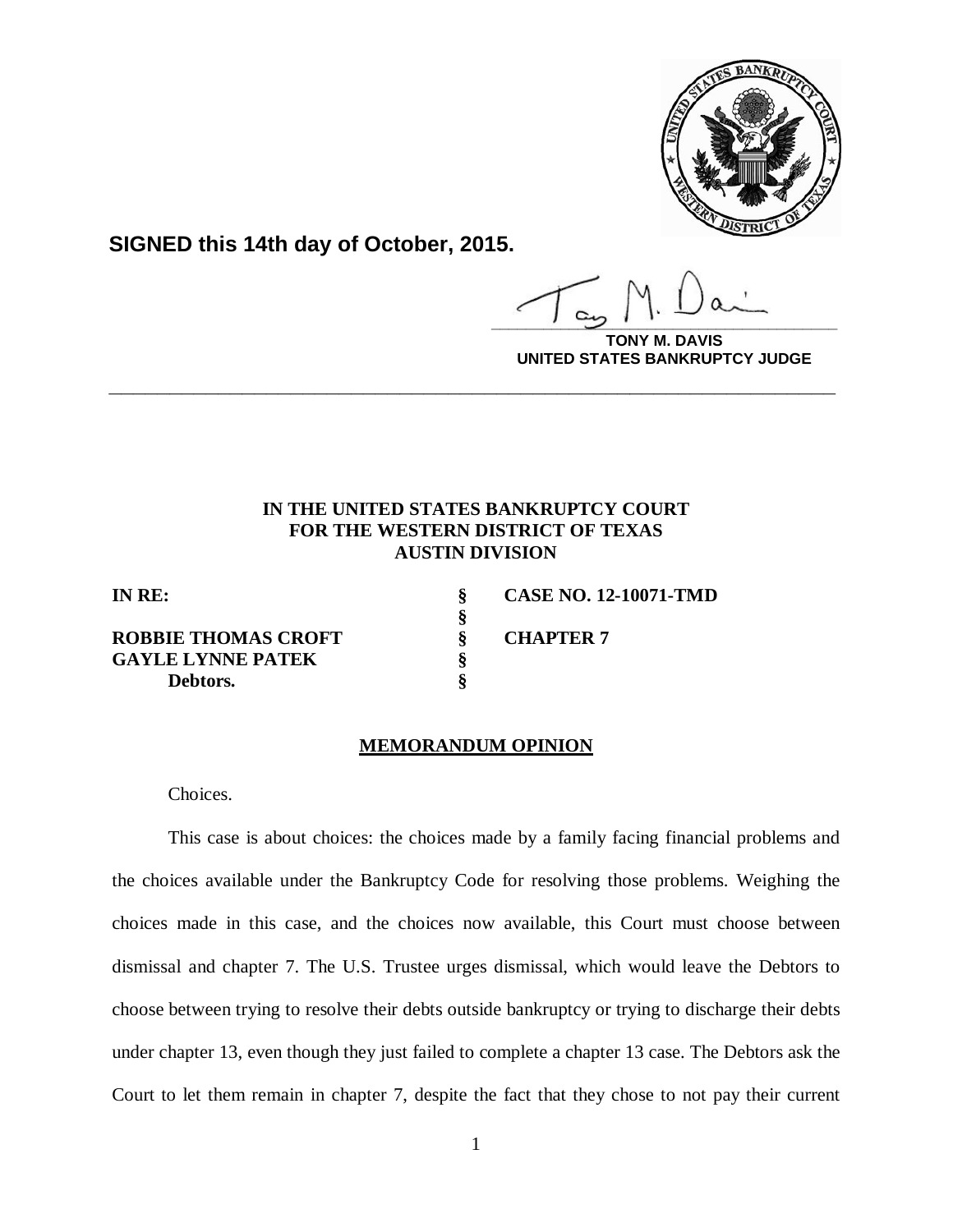income taxes during their failed chapter 13 case, and have made a series of unfortunate financial choices.

# **I. BACKGROUND AND FACTS**

#### **A. The story begins with financial difficulties and unpaid taxes.**

The Debtors, Robbie Croft and Gayle Patek, are married. Together, they run a residential real estate appraisal service: he does the appraisals; she keeps the books. In the early 2000s, this business was so successful that the Debtors had as many as five employees.<sup>[1](#page-1-0)</sup> The Debtors' lifestyle kept pace with the success of their business, and then some. In 2007, they chose to lease a Hummer. In 2008 they chose to buy a second home worth over \$350,000. And the Debtors continued to own their prior home, using it as a rental property. But prior to acquiring the Hummer and the second home, the Debtors were already financing their lifestyle by failing to pay federal taxes.

Their real estate appraisal business did not escape the economic recession of the late [2](#page-1-1)000s. Indeed, according to Mr. Croft, "the bottom fell out" in 2008.<sup>2</sup> Making matters worse, in May of 2009, regulatory changes to the way in which residential real estate lenders engaged appraisers forced the Debtors to essentially start over and rebuild their business model in the midst of the down market.<sup>[3](#page-1-2)</sup> By two measures, the Debtors' efforts were successful. First, during their chapter 13 case, the Debtors maintained an average gross income in excess of \$1[4](#page-1-3)0,000,<sup>4</sup>

<sup>2</sup> *Id.*

<span id="page-1-1"></span><span id="page-1-0"></span> $\overline{a}$ 

 $3$  *Id.* 

 $1$  Croft testimony.

<span id="page-1-3"></span><span id="page-1-2"></span><sup>4</sup> U.S. Trustee's Ex. 10-12 (indicating that in 2012 the Debtors grossed \$149,000; in 2013 the Debtors grossed \$144,000; and in 2014 the Debtors grossed \$129,000).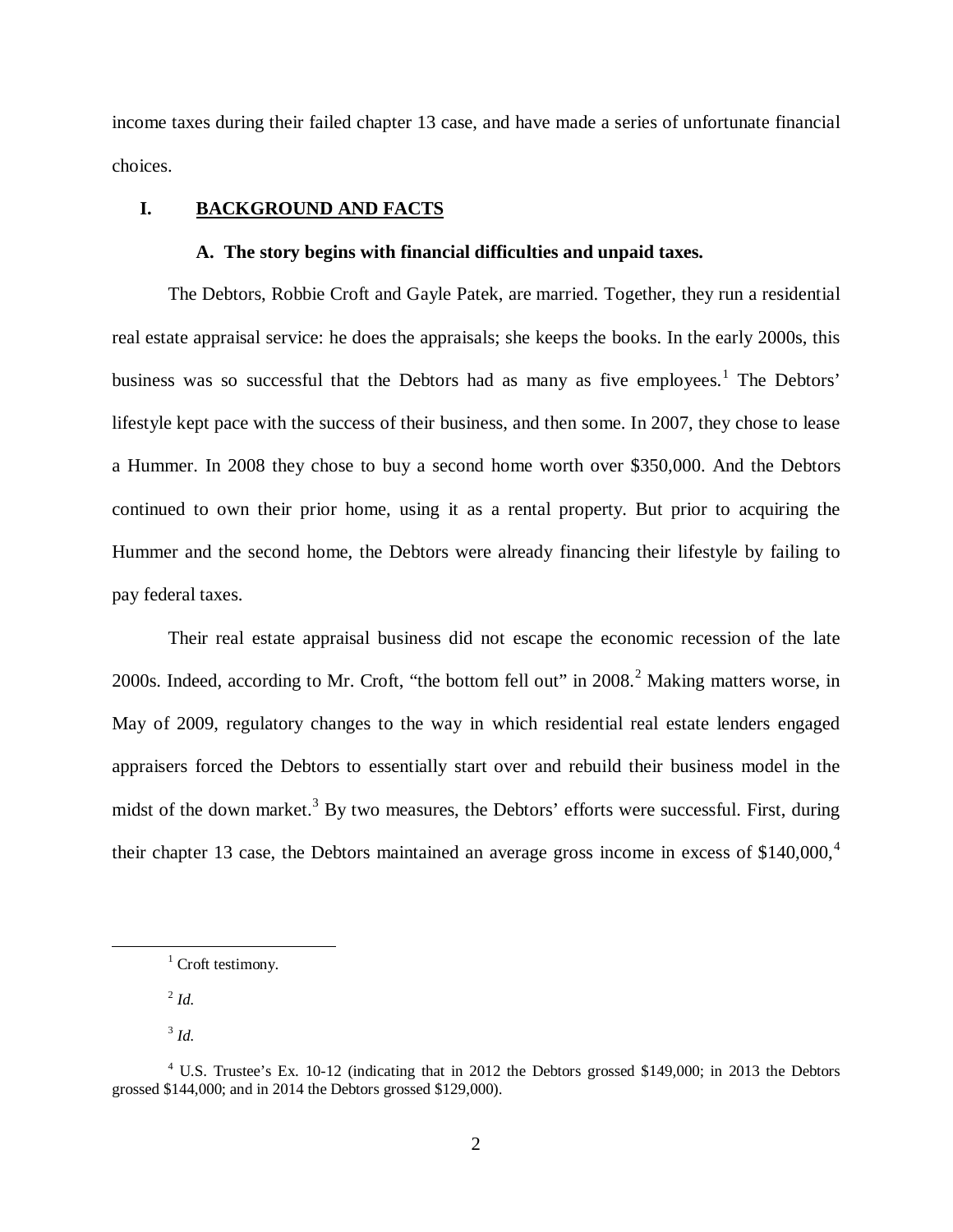which is more than twice the median income for a household of three. Second, they managed to avoid bankruptcy for another three years.

### **B. The bankruptcy begins in chapter 13.**

On January 13, 2012, Mr. Croft and Mrs. Patek filed bankruptcy under chapter 13 in order to thwart an attempt by the Internal Revenue Service (IRS) to levy their bank accounts.<sup>[5](#page-2-0)</sup> At that time, the Debtors' owed the IRS  $$92,000$ ,  $^6$  $^6$  an astonishing amount that goes far in explaining how the Debtors were able to hold off filing for bankruptcy from 2009 to 2012. Of this total, priority status was claimed for only \$41,000. The remaining \$51,000 was claimed as general unsecured debt as it was over three years old<sup>[7](#page-2-2)</sup> – a long time to finance expenses with unpaid taxes. And although the \$51,000 could be discharged as an unsecured claim, the priority claim of \$41,000 remained an obstacle. In order to discharge this debt, the Debtors would have to pay it off in full over the five years of their chapter 13 plan.

The Debtors' other debts were not trivial. Their home, for which the Debtors claimed a value of \$360,000, secured a \$360,000 debt.<sup>[8](#page-2-3)</sup> Their prior home, still being held as a rental property, was valued at \$155,000 but secured debt totaling  $$163,000$ .<sup>[9](#page-2-4)</sup> On top of that, the Debtors had incurred \$259,000 of unsecured debt to non-IRS creditors.<sup>[10](#page-2-5)</sup>

The Debtors' path to a confirmed chapter 13 plan was neither direct nor easy. Consideration of their first plan, filed on February 8, 2012, was held up by the Debtors' delay in

<sup>7</sup> *Id.*

<span id="page-2-2"></span><span id="page-2-1"></span><span id="page-2-0"></span> $\overline{a}$ 

- <span id="page-2-3"></span><sup>8</sup> *In re Croft*, No. 12-10071, ECF 9, at 1.
- <span id="page-2-4"></span> $9$  *Id.*

<span id="page-2-5"></span><sup>10</sup> *Id.* at 32

<sup>&</sup>lt;sup>5</sup> Croft testimony.

<sup>6</sup> *In re Croft*, No. 12-10071, Claim no. 10-3.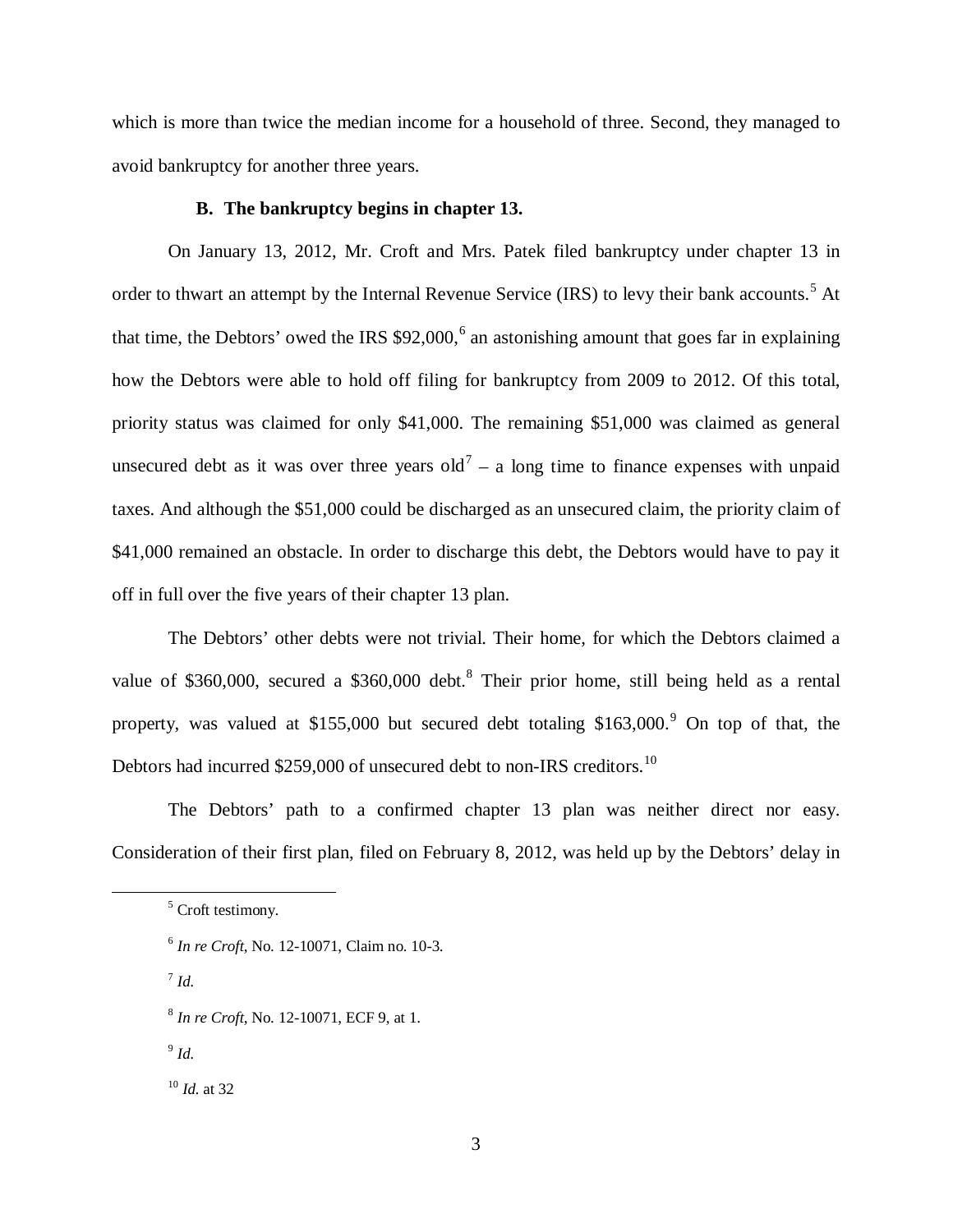filing their tax returns. Also, the chapter 13 Trustee repeatedly objected to the expenses claimed by the Debtors in their expense schedule (Schedule J). In support, the chapter 13 Trustee noted the Debtors' claimed monthly expenses of \$850 for food, over \$1,000 for transportation, and \$770 for leasing the Hummer.<sup>[11](#page-3-0)</sup> Simply put, the chapter 13 Trustee felt that the Debtors should spend less on themselves and pay more to creditors. An amended plan was filed, which drew another objection, but ultimately the Court confirmed a plan for the Debtors on April 10, 2012.

Meanwhile, the Debtors filed four separate statements of income and expenses: the B22C, filed with the original schedules; the original statement of income and expenses (Schedules I and J); and two amendments to Schedules I and J, the last one filed after the plan was confirmed. Although these amendments likely delayed confirmation of the plan, they did not materially change the amount available to pay creditors. The most significant changes were a shift of some expenses from the business category to personal categories, an increase in the amounts paid for currently incurred income taxes from \$1,500 to \$1,800, and a reduction in the payment on the Hummer from \$770 to \$550 (possibly a change from a lease to a secured loan, but this is not clear).

The Debtors consistently chose to claim as expenses the \$2,665 monthly payment for the mortgage on their home, as well as the \$935 monthly mortgage payment on the rental property.<sup>[12](#page-3-1)</sup> They claimed \$1,300 of rental income from this property,  $13$  although how much of that was collected is not clear. During the hearing, Mr. Croft admitted they were no longer receiving that income, and "guessed" that they had stopped paying the mortgage payment on that property

<sup>11</sup> *In re Croft*, No. 12-10071, ECF 12.

<span id="page-3-2"></span><span id="page-3-1"></span><span id="page-3-0"></span><sup>12</sup> *Compare In re Croft*, No. 12-10071, ECF 9, at 36 (original Schedule J), *with In re Croft*, No. 12-10071, ECF 34, at 2 (second amended Schedule J).

<sup>13</sup> *In re Croft*, No. 12-10071, ECF 34, at 1.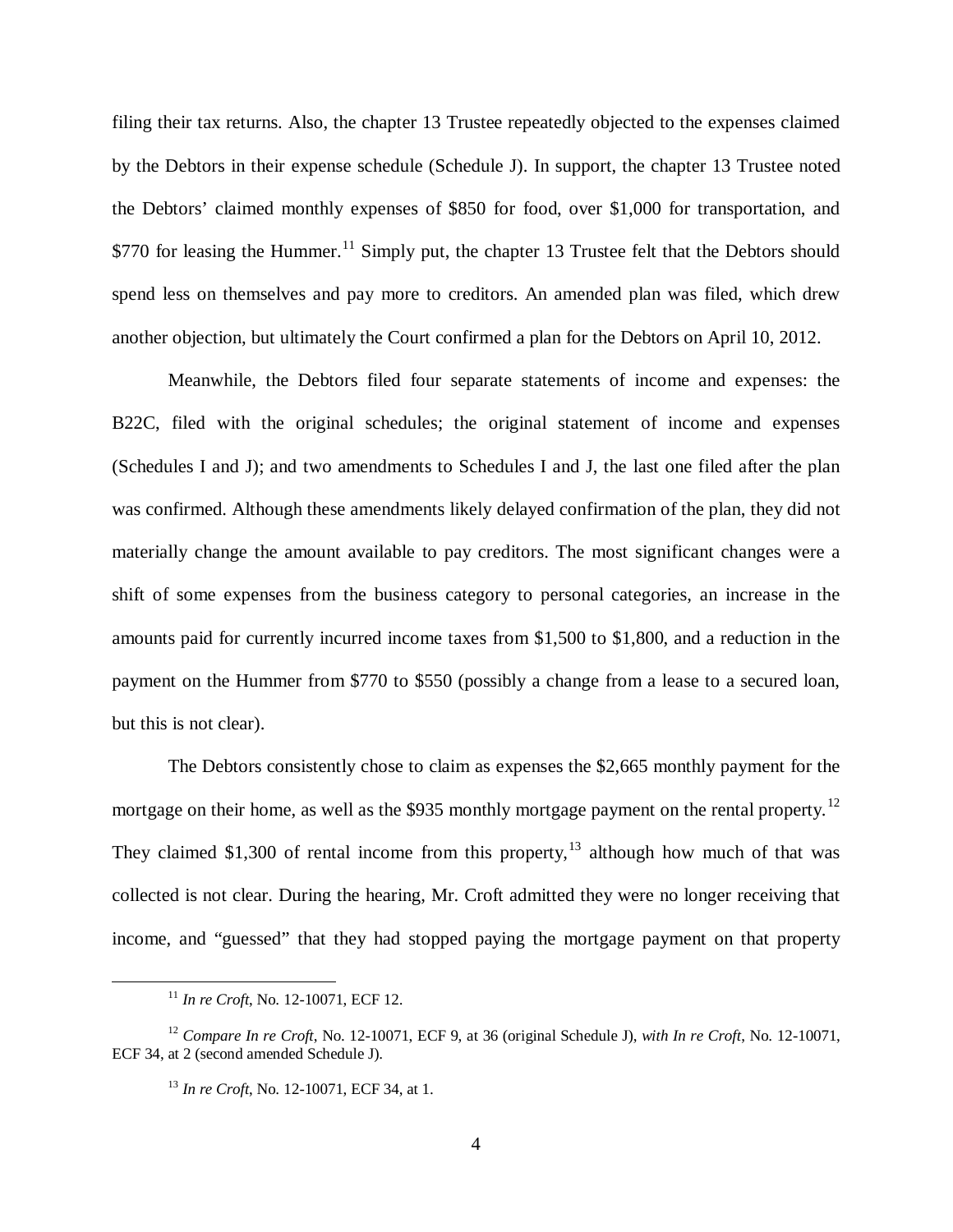"four to five months ago." However, according to a pleading filed by the lienholder on that property, the Debtors had not paid the mortgage for nearly ten months prior to the hearing.<sup>[14](#page-4-0)</sup>

### **C. The chapter 13 case fails; the Debtors then convert the case to chapter 7.**

After the chapter 13 plan was confirmed in April of 2012, things went well until January of 2014 when the chapter 13 Trustee filed a motion to dismiss for failure to make plan payments. This motion was resolved a month later, but then the chapter 13 Trustee filed a notice that an IRS lien had been filed for unpaid 2012 taxes. Shortly thereafter, the IRS filed its own motion to dismiss. According to the IRS, the Debtors had failed to remain current on post-petition federal income taxes for the year 2012 and were \$5,096 behind.<sup>[15](#page-4-1)</sup> An agreed order was entered by this Court on May 8, 2014, in which the Debtors agreed to pay in full their federal income taxes for 2012 and 2013 within six months of the agreed order. The Debtors also agreed that if they failed to pay these taxes in six months, the IRS could then unilaterally choose to dismiss the case.<sup>[16](#page-4-2)</sup>

The Debtors chose not to pay the taxes as required by the agreed order. Indeed, the Debtors' unpaid post-petition tax debt had risen to over \$34,000. But before the IRS could dismiss the case, the Debtors converted the case from chapter 13 to chapter 7. Unlike a conversion from chapter 7 to chapter  $13$ ,<sup>[17](#page-4-3)</sup> or a voluntary dismissal of a chapter 13 case,<sup>[18](#page-4-4)</sup> a

<sup>14</sup> *In re Croft*, No. 12-10071, ECF 99, Ex. D.

<sup>15</sup> *In re Croft*, No. 12-10071, ECF 64.

<sup>16</sup> *In re Croft*, No. 12-10071, ECF 68.

<span id="page-4-3"></span><span id="page-4-2"></span><span id="page-4-1"></span><span id="page-4-0"></span><sup>17</sup> *Marrama v. Citizens Bank of Mass.*, 549 U.S. 365 (2007) (finding a "bad faith" exception to the right to convert under 706(a) and dismissing the case because the debtor's concealment of assets was tantamount to bad faith and the debtor therefore forfeited his right to proceed in a chapter 13).

<span id="page-4-4"></span><sup>18</sup> *Jacobsen v. Moser (In re Jacobsen)*, 609 F.3d 647, 660-661 (5th Cir. 2010) (finding that a bankruptcy court has discretion to grant a pending motion to convert where the debtor acted in bad faith and requested dismissal under 1307(b) to avoid conversion).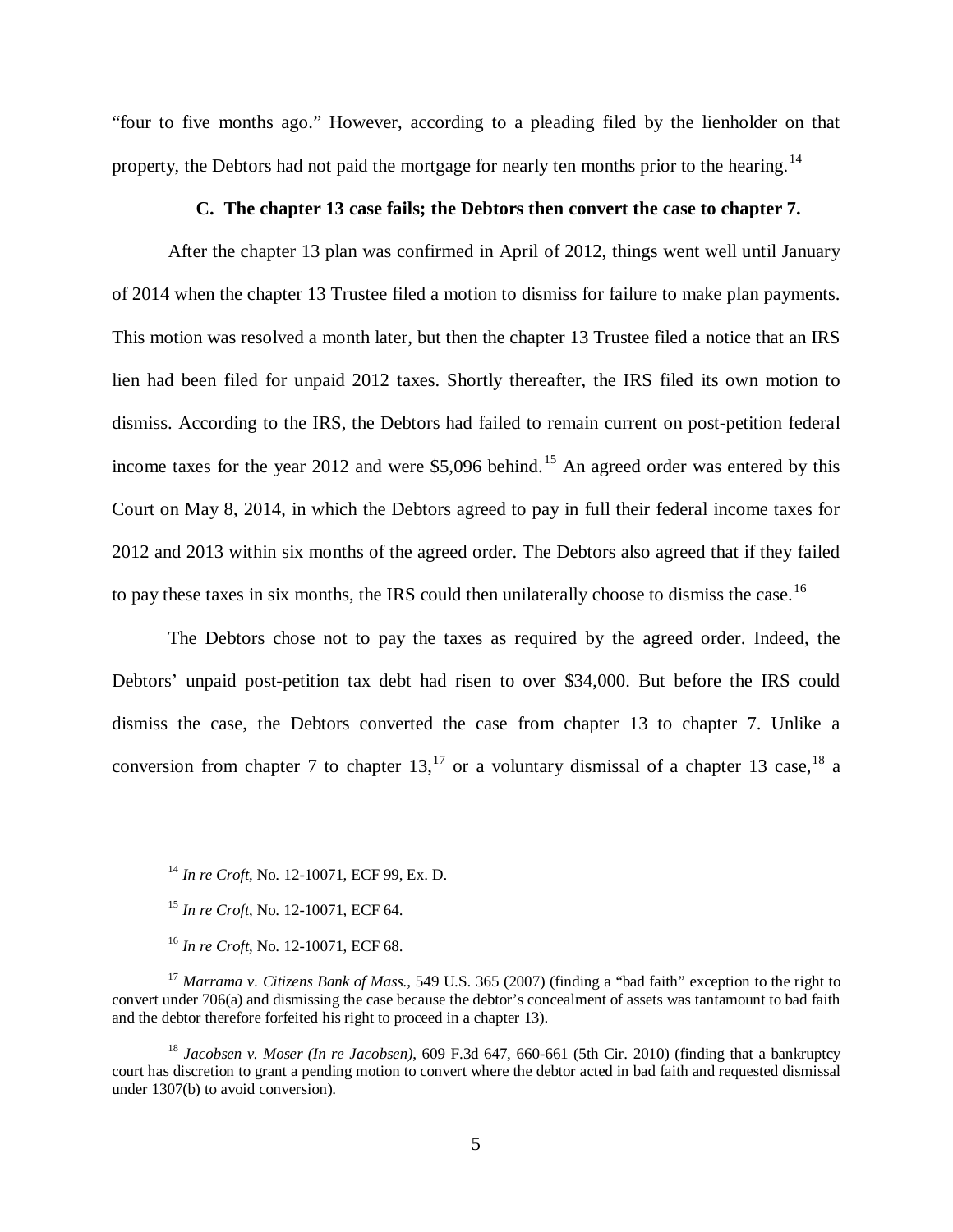debtor's right to convert from chapter 13 to chapter 7 is absolute.<sup>[19](#page-5-0)</sup> A debtor is only required to file a notice, upon which conversion is automatic: no motion or court order is required.<sup>[20](#page-5-1)</sup>

The Final Report filed by the chapter 13 Trustee stated that the Debtors had paid approximately \$40,000 to fund the confirmed plan, of which \$37,000 had been paid towards the Debtors' pre-petition IRS priority claim, with the remaining amount going toward attorney and Trustee fees. $21$ 

### **D. The U.S. Trustee's motion, chapter choice, and dismissal for abuse.**

It is not at all uncommon for debtors who fail to make the payments needed to maintain chapter 13 cases to instead choose to seek relief under chapter 7; indeed, it happens often.<sup>[22](#page-5-3)</sup> The Debtors' choice of chapter 7 here is easy to understand. Although the Debtors will be unable to discharge their priority tax debt (now \$38,000),<sup>[23](#page-5-4)</sup> they will be able to discharge their unsecured debt of  $$310,000.<sup>24</sup>$  $$310,000.<sup>24</sup>$  $$310,000.<sup>24</sup>$  And they will get this fresh start without the chapter 13 requirement of a multi-year commitment to pay all of their "disposable income" – basically all income after deducting necessary expenses of living – to their creditors. The U.S. Trustee objects to this result, arguing that the Debtor's high income and excessive expenses, and persistent failure to

<sup>20</sup> *Harris*, 135 S.Ct. at 1836.

 $\overline{a}$ 

<sup>21</sup> *In re Croft*, No. 12-10071, ECF 74.

<span id="page-5-3"></span><span id="page-5-2"></span><span id="page-5-1"></span><sup>22</sup> Katherine Porter, *The Pretend Solution: An Empirical Study of Bankruptcy Outcomes*, 90 Tex. L. Rev. 103, 112 (2011) ("In this study's sample, one-fourth (26.6%) of Chapter 13 cases converted to Chapter 7 . . . .").

<span id="page-5-4"></span> $^{23}$  This amount includes \$34,000 in post-petition tax debt, U.S. Trustee's Ex. 8, and \$4,000 remaining of the pre-petition priority tax debt (\$41,000 - \$37,000), *see In re Croft*, No. 12-10071, ECF 74.

<span id="page-5-5"></span><sup>24</sup> The Debtors owed \$259,000 of unsecured debt to creditors other than the IRS, *In re Croft*, No. 12-10071, ECF 9, at 32, in addition to the \$51,000 of general unsecured tax debt.

<span id="page-5-0"></span><sup>19</sup> *See* Fed. R. Bankr. P. 1017(f)(3); *Harris v. Viegelahn*, 135 S.Ct. 1829, 1835-1836 (2014); *In re Fonke*, 310 B.R. 809, 814 (Bankr. S.D. Tex. 2004). *Compare* 11 U.S.C. § 1307(a) (2014) ("The debtor may convert a case under this chapter to a case under chapter 7 of this title at any time. Any waiver of the right to convert under this subsection is unenforceable."), *with* 11 U.S.C. § 1307(b) (2014) ("On request of a debtor at any time, if the case has not been converted under section 706, 1112, or 1208 of this title, the court shall dismiss a case under this chapter. Any waiver of the right to dismiss under this subsection is unenforceable").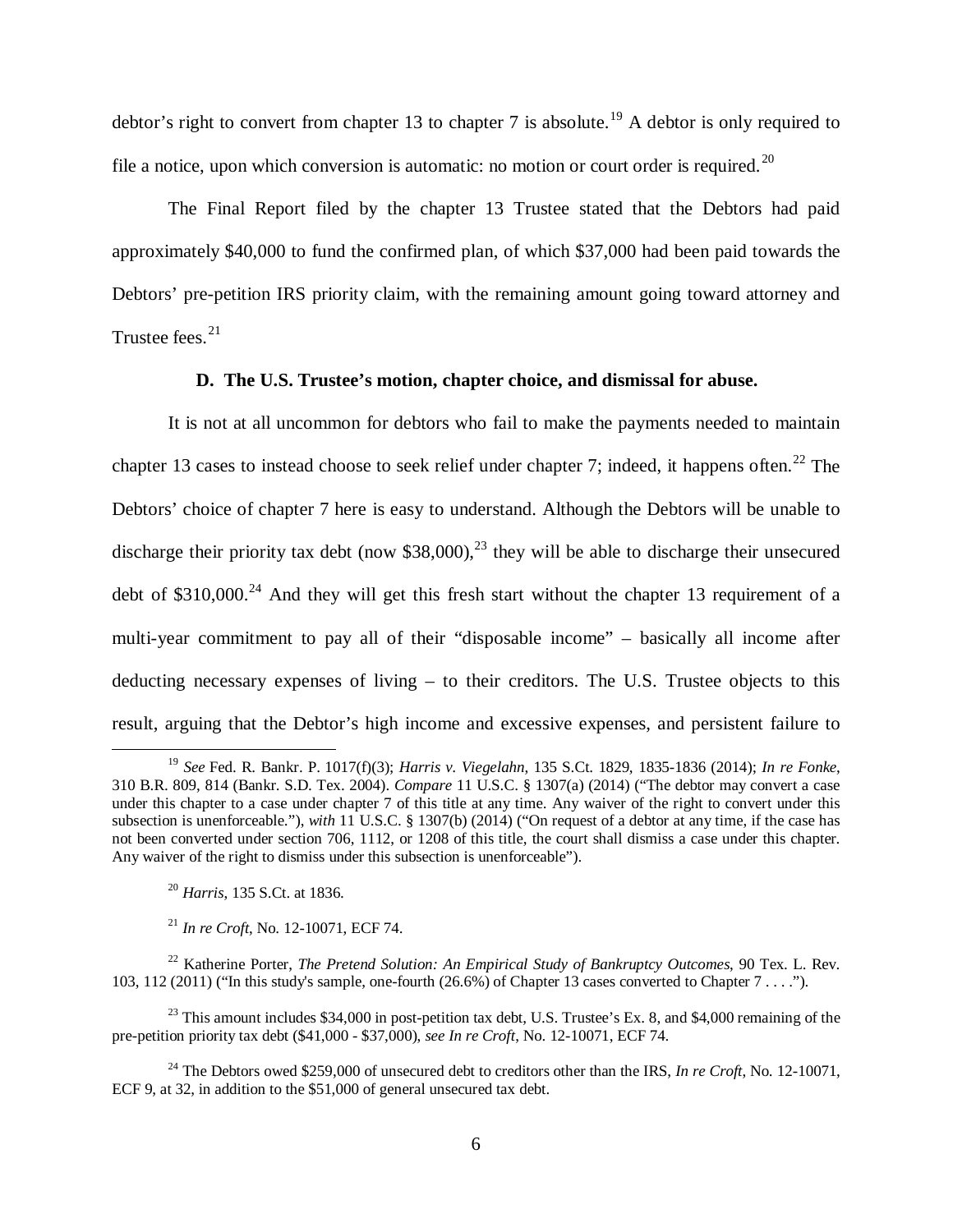pay current taxes, together establish "abuse" under section 707(b), and that the case should therefore be dismissed.

So what is "abuse"? Abuse is a term contained in section 707(b) that operates to limit the ability of debtors to seek relief under chapter 7. Prior to 2005, the standard for determining dismissal pursuant to 707(b) was the "substantial abuse" inquiry. A plethora of cases describe circumstances that constitute substantial abuse – from a debtor's ability to make chapter 13 plan payments to a lack of good faith.<sup>[25](#page-6-0)</sup> In practice, dismissal under the substantial abuse standard was reserved for the most egregious cases. In addition, the debtor enjoyed a presumption in favor of getting relief. [26](#page-6-1)

This changed in 2005, when Congress passed the Bankruptcy Abuse Prevention and Consumer Protection Act (BAPCPA) in an effort to thwart the abusive use of chapter 7 bankruptcy filings and to encourage debtors to file for chapter 13 relief instead.<sup>[27](#page-6-2)</sup> Congress restricted the availability of chapter 7 relief to consumer debtors by repealing the presumption in

 $\overline{a}$ 

<span id="page-6-1"></span><sup>26</sup> 11 U.S.C. 707(b) (2004), *amended by* Bankruptcy Abuse and Consumer Protection Act § 102(a)(1)(B)(ii), Pub.L. 109-8, 119 Stat 23).

<span id="page-6-0"></span><sup>25</sup> *See In re Krohn*, 886 F.2d 123, 128 (6th Cir. 1989) (affirming dismissal for substantial abuse where the "totality of the circumstances demonstrated the absence of the degree of honesty and need contemplated by § 707(b)"); *In re Walton*, 866 F.2d 981, 986 (8th Cir. 1989) (affirming dismissal of a chapter 7 case for substantial abuse where the debtor's future income was considered); *Zolg v. Kelly (In re Kelly)*, 841 F.2d 908, 915 (9th Cir. 1988) (affirming dismissal of a chapter 7 case for substantial abuse where the debtors are "clearly able to repay their debts"); *In re Faulhaber*, 243 B.R. 281, 287 (Bankr. E.D. Tex. 1999) (dismissing a case for substantial abuse where the debtors lead "a generally extravagant lifestyle" and had not proceeded in good faith); *In re Watkins*, 216 B.R. 394, 396-97 (Bankr. W.D. Tex. 1997) (dismissing a case for substantial abuse where the debtors (1) had an unreasonable and excessive budget, (2) had unreasonable expenses for continuing education and transportation, (3) the debtors' Schedules I and J was neither reasonable nor accurate, (4) the debtors' good faith was questionable); *In re Fitzgerald*, 155 B.R. 711, 717 (Bankr. W.D. Tex. 1993) (dismissing a case for substantial abuse where the debtors were using chapter 7 as a means to "affirmatively avoid repaying some of their creditors, while satisfying the claim of a relative"); *In re Braley*, 103 B.R. 758, 761, 764 (Bankr. E.D. Va. 1989) (denying motion to dismiss because the court found "mild extravagance exists, but not a substantially abusive extravagance").

<span id="page-6-2"></span><sup>27</sup> *Yuan v. McVay*, No. A-09-CA-833, ECF 11, at 4 (W.D. Tex. 2010), *available at Yuan v. McVay*, No. 09- 11401, ECF 53, at 4 (Bankr. W.D. Tex. 2010) (as filed with the bankruptcy court).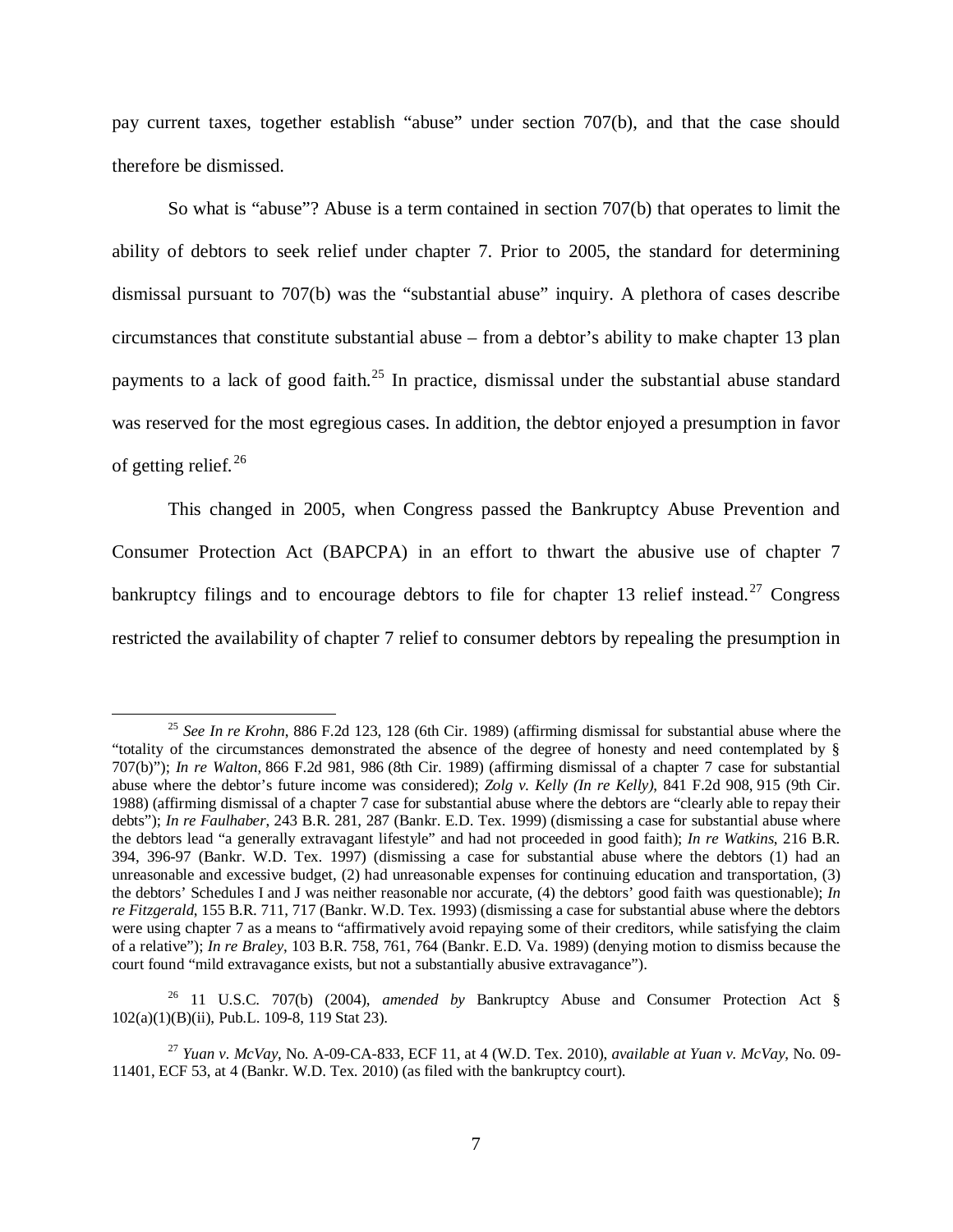favor of granting relief to debtors, lowering the standard from "substantial abuse' to mere "abuse," and offering a new method of determining abuse known as the Means Test.  $^{28}$  $^{28}$  $^{28}$ 

The Means Test is a numerical analysis that determines chapter 7 eligibility based on the debtor's income and expenses. If the Means Test is not satisfied, the chapter 7 case is presumed abusive.<sup>[29](#page-7-1)</sup> Unless the debtor is able to rebut the presumption under section  $707(b)(2)(B)$ , the case must be dismissed, or the debtor must seek relief under chapters 11 or 13. The Debtors here had generally high secured debt and tax liability which might have allowed them to pass the Means Test.<sup>[30](#page-7-2)</sup>And perhaps for this reason, the U.S. Trustee has chosen to seek dismissal, not under the Means Test, but rather under the abuse test of section 707(b)(3).

Under section  $707(b)(3)$ , the U.S. Trustee had the further choice of attempting to prove that the Debtors filed the case in bad faith, or that "the totality of the circumstances . . . of the [Debtors'] financial situation demonstrates abuse." The U.S. Trustee has chosen the latter. But before addressing how this latter test applies to the facts here, the Court must first decide the threshold question of whether 707(b) applies at all.

<span id="page-7-0"></span><sup>28</sup> *Yuan v. McVay*, No. A-09-CA-833, ECF 11, at 4-5 (W.D. Tex. 2010), *available at Yuan v. McVay*, No. 09-11401, ECF 53 at 4-5 (Bankr. W.D. Tex. 2010) (as filed with the bankruptcy court).

 $^{29}$  11 U.S.C. 707(b)(2) (2014).

<span id="page-7-2"></span><span id="page-7-1"></span><sup>&</sup>lt;sup>30</sup> Section 707 incorporates the National Standards and Local Standards used by the IRS to determine a debtor's expenses for purposes of the Means Test calculation. *See* 11 U.S.C. 707(b)(2)(A)(ii)(I) (2014) ("The debtor's monthly expenses shall be the debtor's applicable monthly expense amounts specified under the National Standards and Local Standards, and the debtor's actual monthly expenses for the categories specified as Other Necessary Expenses issued by the Internal Revenue Service for the area in which the debtor resides, as in effect on the date of the order for relief . . . ."). However, these standards are not applied in the case of secured debt. 11 U.S.C. (b)(2)(A)(iii) (2014).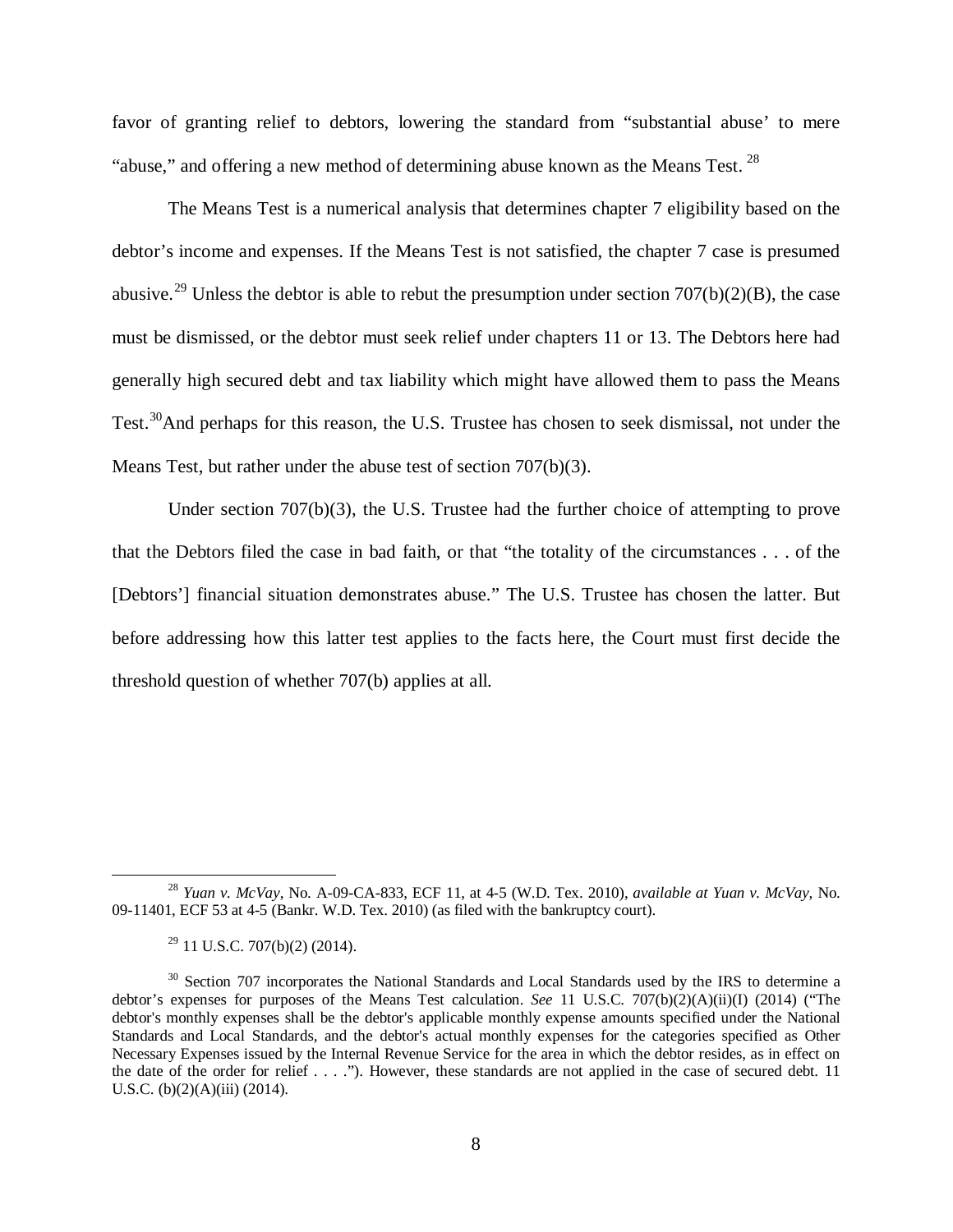# **II. LEGAL ANALYSIS**

# **A. Can a converted case be dismissed for abuse?**

The Debtors argue that, notwithstanding "abuse," this Court may not dismiss this case under any part of section 707(b) because the case was originally filed under chapter 13, and only later converted to chapter 7. There is a split in authorities on this issue.<sup>[31](#page-8-0)</sup> The split arises from two different interpretations of the following language in section 707(b)(1): "[a]fter notice and a hearing, the court . . . may dismiss a case filed by an individual debtor under this chapter whose debts are primarily consumer debts.  $\ldots$ ." Thus, section 707(b)(1) governs cases that have the following three characteristics: (1) "filed by an individual debtor," (2) "under this chapter," and (3) involving debts that "are primarily consumer debts  $\dots$ ."<sup>[32](#page-8-1)</sup> The basis of the disagreement is the location and effect of the language "under this chapter."

"As in all statutory construction cases, we begin with 'the language itself [and] the specific context in which that language is used. $1^{33}$  $1^{33}$  $1^{33}$  However, utilizing canons of statutory construction, cases from both camps have constructed arguments for why the "plain language" of the section supports their opposing conclusions.<sup>[34](#page-8-3)</sup> This alone might be enough to conclude that

<span id="page-8-0"></span><sup>31</sup> *See In re Hayes*, No. 13-80035-G3-7, 2015 WL 236275, at \*5 (Bankr. S.D. Tex. 2015) (comparing *In re Davis*, 489 B.R. 478 (Bankr. S.D. Ga. 2013); *In re Summerville*, 515 B.R. 651 (Bankr. M.D. Fla. 2014); *In re Perfetto*, 361 B.R. 27 (Bankr. D.R.I. 2007); *In re Lassiter*, No. 08–31578, 2011 WL 2039363 (Bankr. E.D. Va. 2011); *Chapman v. Fokkena (In re Chapman)*, 447 B.R. 250 (B.A.P. 8th Cir. 2011); and *In re Willis*, 408 B.R. 803 (Bankr. W.D. Mo. 2009), with *In re Pate*, No. 11-36919, 2012 WL 6737814 (Bankr. S.D. Tex. 2012); *McDow v. Dudley (In re Dudley)*, 405 B.R. 790 (Bankr. W.D. Va. 2009); *In re Fox*, 370 B.R. 639 (Bankr. D.N.J. 2007); *In re Miller*, 381 B.R. 736 (Bankr. W.D. Ark. 2008); *In re Layton*, 480 B.R. 392 (M.D. Fla. 2012), and *In re Thoemke*, No. 9:12-bk-17027, 2014 WL 443890 (Bankr. M.D. Fla. 2014)).

 $32$  11 U.S.C. § 707(b)(1) (2014).

<span id="page-8-2"></span><span id="page-8-1"></span><sup>33</sup> *McNeill v. U.S.*, 131 S.Ct. 2218, 2221 (2011) (quoting *Robinson v. Shell Oil Co.*, 519 U.S. 337, 341 (1997)).

<span id="page-8-3"></span><sup>34</sup> *Compare, e.g.*, *In re Pate*, No. 11-36919, 2012 WL 6737814, at \*4 (holding that analysis of plain language supports the conclusion that section 707(b) does not apply to converted cases), *with In re Davis*, 489 B.R.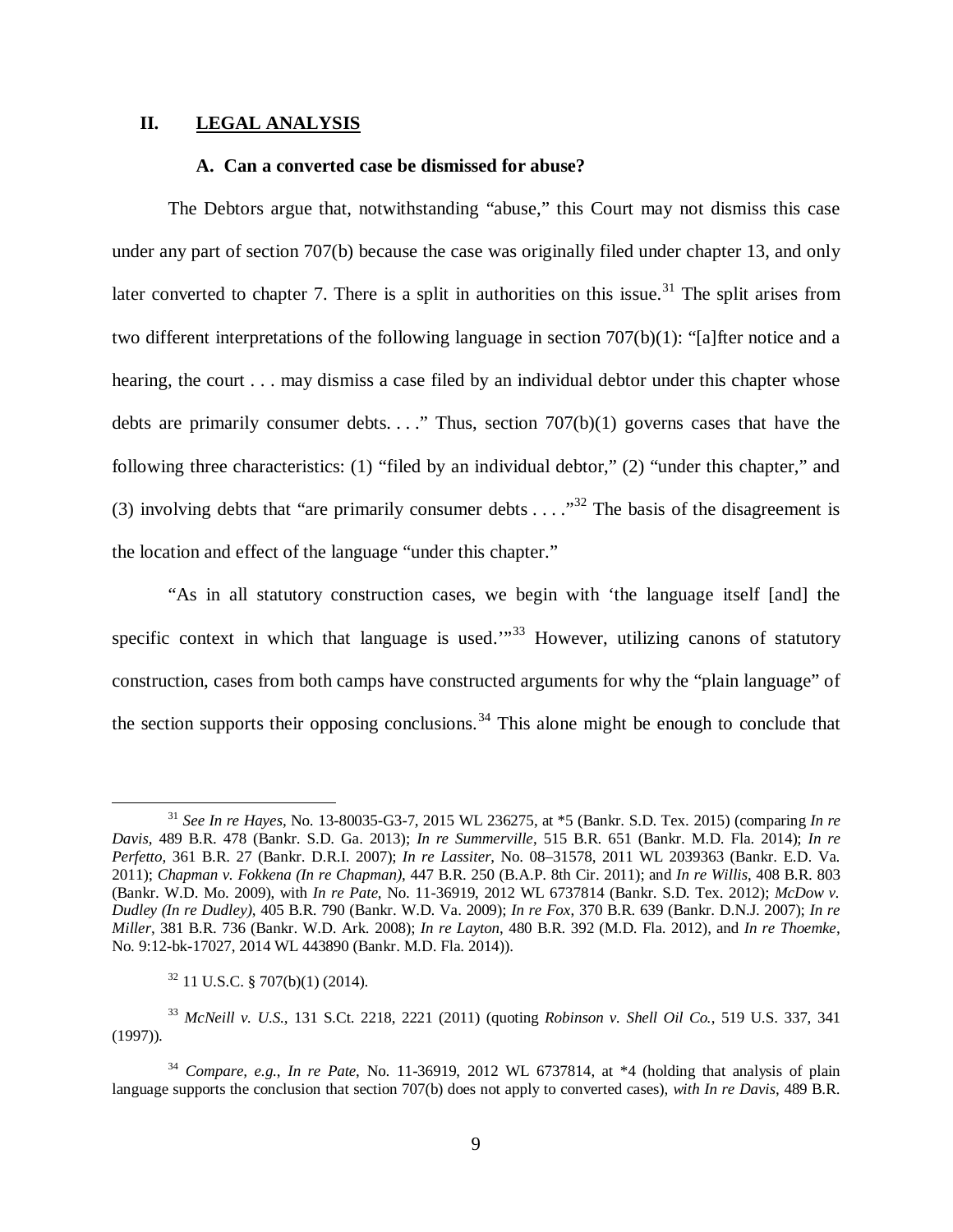the language is ambiguous. Cases favoring the Debtors hold that the word "filed" refers to both the phrase "by an individual debtor" and the phrase "under this chapter." Since the case was not originally filed under chapter 7, according to the Debtors, section 707(b) does not apply. Cases favoring the U.S. Trustee hold that "filed" only refers to the phrase "by an individual debtor," and so section 707(b) applies to all chapter 7 cases filed by individuals, regardless of what chapter the case started under.

Supporting the U.S. Trustee's position is the nearest-reasonable-referent canon, which would limit the applicability of the word "filed" to the directly following phrase "by an individual debtor."[35](#page-9-0) Cases adopting the Debtors' view object to this result on the grounds that it would render the words "under this chapter" superfluous.<sup>[36](#page-9-1)</sup> These cases go on to note that under section 103(b), section 707 can only apply to cases under chapter 7, so there is no need to specify that it applies to cases "under this chapter." <sup>[37](#page-9-2)</sup>

But the words do serve a purpose, and so they are not superfluous. A glance back at section 706 reveals that the same clause is used to distinguish cases "under this chapter" from the "case[s] under" other chapters to which such cases are converted under section 706. Likewise, in section  $707(b)(1)$ , the language "under this chapter" is useful to distinguish the chapter 7 case at

at 485 (holding that analysis of plain language supports conclusion that section 707(b) does apply do converted cases).

<sup>35</sup> *See* Antonin Scalia & Bryan A. Garner, *Reading Law: The Interpretation of Legal Texts* 152-52 (2012).

<span id="page-9-1"></span><span id="page-9-0"></span><sup>36</sup> *In re Layton*, 480 B.R. at 395; *In re Pate*, No. 11-36919, 2012 WL 6737814, at \*3; *In re Dudley*, 405 B.R. at 794.

<span id="page-9-2"></span><sup>37</sup> *In re Layton*, 480 B.R. at 395; *In re Pate*, No. 11-36919, 2012 WL 6737814, at \*3; *In re Dudley*, 405 B.R. at 794.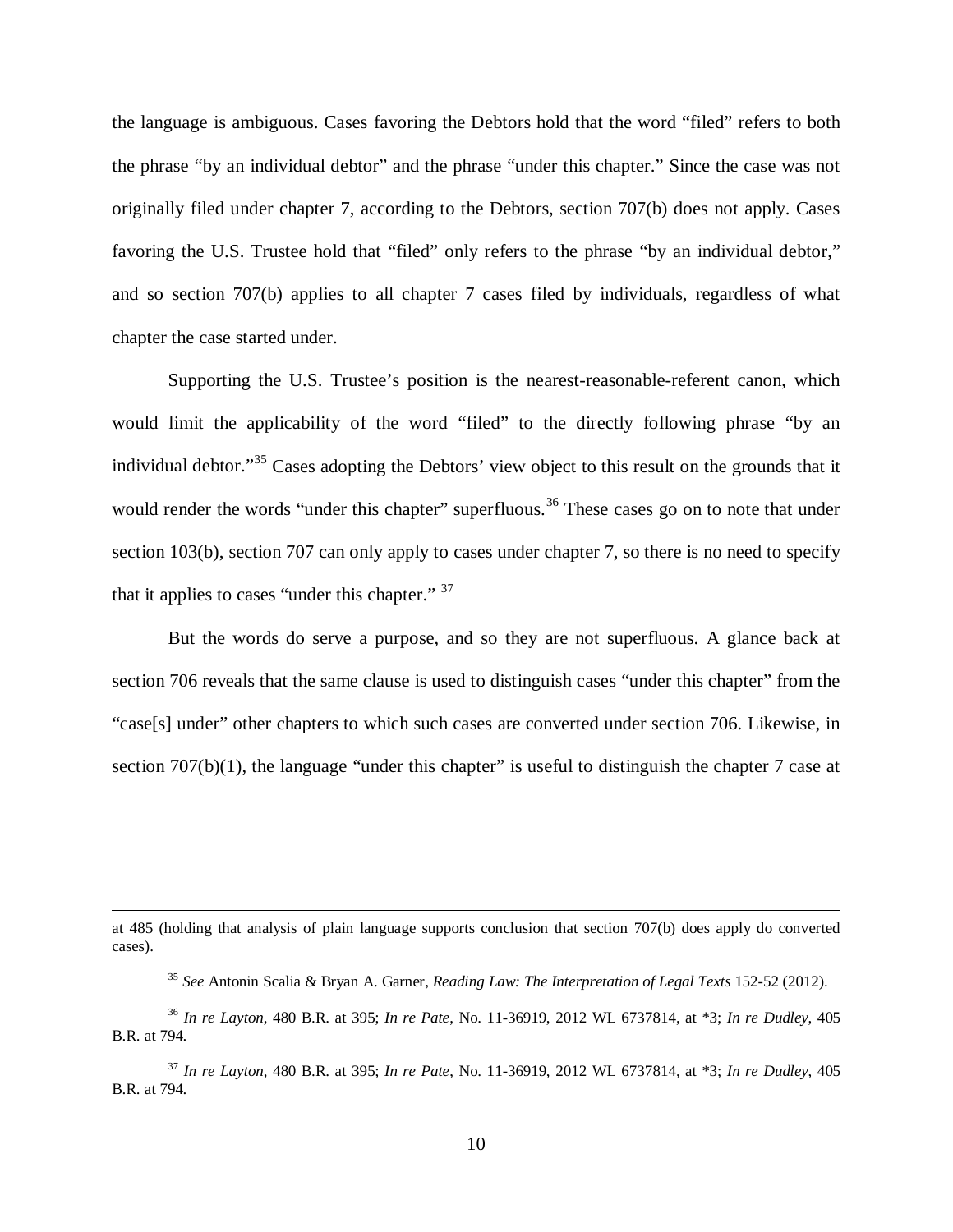hand from the "case under" other chapters that the case could be converted to by operation of the next clause in section  $707(b)(1).^{38}$  $707(b)(1).^{38}$  $707(b)(1).^{38}$ 

Further support for the U.S. Trustee's argument that section 707(b) applies to converted cases can be found in section 348, which governs the effect of a conversion. Section 348(a) states that the conversion of a case does not affect the date the case was filed.<sup>[39](#page-10-1)</sup> Therefore, the effect of section 348(a) is to treat a converted case as if it had been filed on the date the original petition was filed. Applying the rule here, the chapter 7 case is deemed to have been "filed" under chapter 7 on the date the original chapter 13 case was filed, not the date the Debtors converted the case.<sup>[40](#page-10-2)</sup> Therefore, even if the word "filed" does apply to "under this chapter," the converted chapter 7 case, considered to have been filed when the chapter 13 case was filed, would fulfill the criteria of section 707(b)(1) as being a "case filed . . . under this chapter."<sup>[41](#page-10-3)</sup>

Although potentially supportive of the U.S. Trustee's interpretation of section 707(b)(1), the effect of section 348(a) on the deemed filing dates also highlights a problem with that interpretation. Section 342(d) requires the clerk of the court to provide notice within 10 days of the petition date that a presumption of abuse under the means test has arisen. Pursuant to section 348(a), the filing of a case converted to another chapter is deemed to have occurred at the time of

<span id="page-10-0"></span><sup>&</sup>lt;sup>38</sup> The same language is also used in section 707(a). And because section 707(a) deals with only dismissal, and not conversion, the argument that the language is unnecessary in section 707(a) gains some purchase. But it could be the case that the drafters included the language "under this chapter" in section 707(a) to match the style of sections 706 and 707(b) – and style is hardly something to sniff at in a textual thicket as dense as the Bankruptcy Code.

<span id="page-10-3"></span><span id="page-10-2"></span><span id="page-10-1"></span><sup>39</sup> 11 U.S.C. § 348(a) (2014). *See also Harris v. Viegelahn*, 135 S.Ct. 1829, 1835 (2015) ("Conversion from Chapter 13 to Chapter 7 does not commence a new bankruptcy case. The existing case continues along another track, Chapter 7 instead of Chapter 13 . . . .").

<sup>40</sup> *In re Chapman*, 477 B.R. at 253.

 $41$  11 U.S.C. § 707(b)(1) (2014).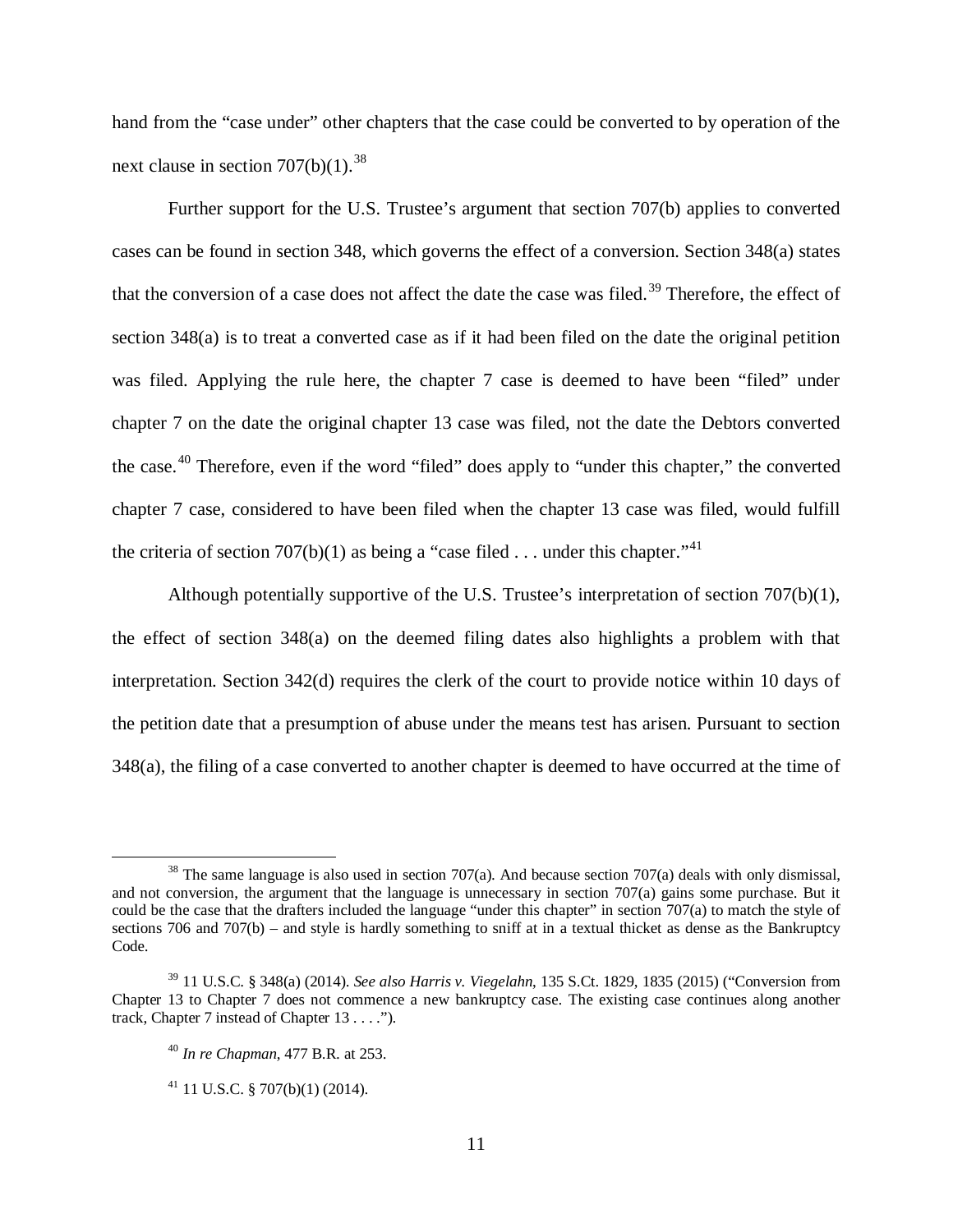the original filing. Read together, this yields an impossible deadline to meet in most converted cases.

But the Debtors' view also creates an anomaly. Rule 1019(2) of the Federal Rules of Bankruptcy Procedure provides an extension of time to file a motion under section 707(b) in cases converted to chapter 7. This necessarily presumes that section 707(b) applies to cases converted to chapter 7 from another chapter. Where the Bankruptcy Code and the Bankruptcy Rules irreconcilably conflict, the Code controls,<sup>[42](#page-11-0)</sup> but courts should try to interpret the Rules and Code in a way that limits such conflicts.<sup>[43](#page-11-1)</sup>

The language written into most statutes can be located on a spectrum with one end representing language that all would agree is free of ambiguity, and the other end representing language that all would agree is ambiguous. One way to gauge the "plainness" of a provision might be to see where on this spectrum the provision falls by determining how much revision would be needed to free the phrase from ambiguity. Here, all ambiguity can be resolved in favor of the U.S. Trustee's position by simply removing the words "under this chapter."<sup>[44](#page-11-2)</sup> Resolving the ambiguity in favor of the Debtors' position would require the entire phrase to read: "… a case originally filed under chapter 7 by an individual debtor . . . ."

<span id="page-11-0"></span><sup>42</sup> 28 U.S.C. § 2075 (2014); *In re Stoecker*, 179 F.3d 546, 552 (7th Cir. 1999) ("[I]n a conflict between the Code and the rules, the Code controls . . . ."); *Fesq v. Branchburg Plaza Associates, L.P. (In re Fesq)*, 153 F.3d 113, 116–20 (3d Cir. 1998); *U.S. v. Towers (In re Pacific Atlantic Trading Co.)*, *IRS v. Chavis (In re Chavis)*, 47 F.3d 818, 822 (6th Cir. 1995); 33 F.3d 1064, 1066 (9th Cir. 1994) ("[A]ny conflict between the Bankruptcy Code and the Bankruptcy Rules must be settled in favor of the Code.").

<span id="page-11-1"></span><sup>43</sup> *See Fuel Oil Supply & Terminaling v. Gulf Oil Corp.*, 762 F.2d 1283, 1287 (5th Cir. 1985) (resolving ambiguity in section 1109(b) relying in part on the section's interaction with Rule 7024).

<span id="page-11-2"></span><sup>&</sup>lt;sup>44</sup> As noted above, this would omit words that serve the same function in section 707(b) as they do in section 706.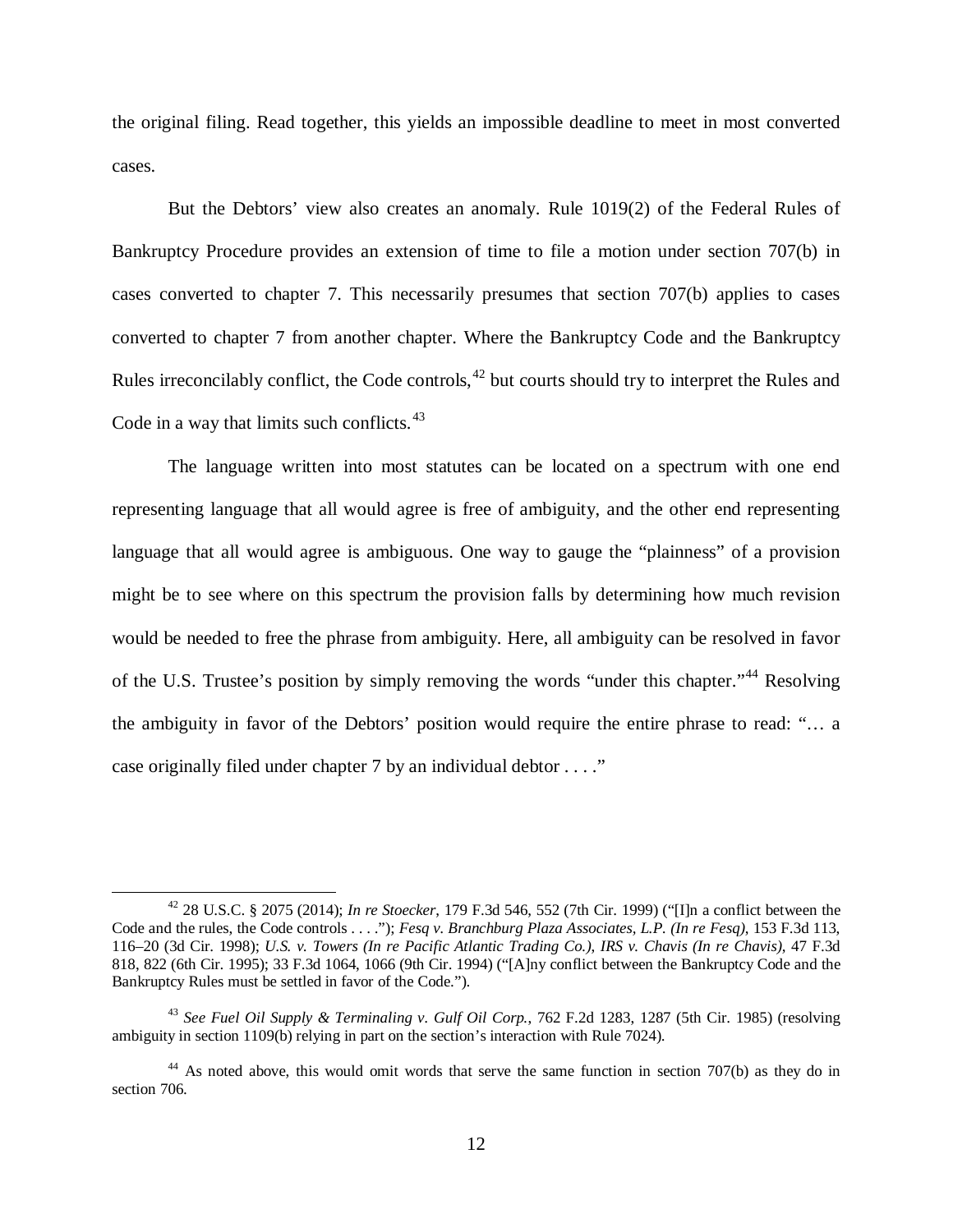Thus, material revision to section 707(b) is needed to make either position clear, and each position creates an anomaly elsewhere – one with section 348; the other with Rule 1019(2). On this basis, the Court concludes that the language is ambiguous.

This leads the Court to the purpose of the statute.<sup>[45](#page-12-0)</sup> The language at issue in the first sentence of section 707(b)(1) was added to the Code by the Bankruptcy Amendments and Federal Judgeship Act of 1984 (BAFJA) as part of a set of amendments aimed at preventing abuses by consumer filers.<sup>[46](#page-12-1)</sup> BAPCPA further restricted the ability of consumer debtors to seek discharge in chapter  $7^{47}$  $7^{47}$  $7^{47}$  In light of these two acts, it is clear that section 707(b) is intended to limit the chapter 7 remedy – the "fresh start" of discharge – to those debtors who need that remedy in order to provide for their basic needs.<sup>[48](#page-12-3)</sup> By contrast, those who have income in excess of those basic needs should be required to pursue relief under the reorganization provisions of chapters 11 or 13.<sup>[49](#page-12-4)</sup> Here, the Debtors' six-figure income should have been enough – indeed, should still be enough – to allow them to live decently and make their chapter 13 payments. The goal is to limit the remedy of chapter 7 to those who need and deserve chapter 7 relief. Since the

<span id="page-12-0"></span><sup>&</sup>lt;sup>45</sup> The U.S. District Court for the Western District of Arkansas also looked to the remedial purposes of the BAPCPA to resolve the ambiguity in section 707(b)(1) in *Justice v. Advanced Control Solutions, Inc.*, No. CIVIL 07-5231, 2008 WL 4368668, at \*4 (W.D. Ark. 2008) (concluding that section 707(b) does apply in converted cases). *Accord Barber v. Thomas*, 560 U.S. 474, 481-82 (2010) (resolving textual ambiguity in 18 U.S.C. 3624(b) by considering the apparent purpose of the statute). *See also Martin v. Kilgore First Bancorp, Inc.*, 747 F.2d 1024, 1027 (5th Cir. 1984) ("Regardless of the age of the ambiguity, our duty is to interpret the words of the statute to further the purpose Congress sought to accomplish by its enactment.").

<span id="page-12-1"></span><sup>46</sup> *Perlin v. Hitachi Capital Am. Corp. (In re Perlin)*, 497 F.3d 364, 370 (3d Cir. 2007) (citing Bankruptcy Amendments and Federal Judgeship Act of 1984, Pub. L. No. 98–353, 98 Stat. 333).

<sup>47</sup> *See Ransom v. FIA Card Servs., N.A.*, 562 U.S. 61, 71 (2011).

<span id="page-12-4"></span><span id="page-12-3"></span><span id="page-12-2"></span><sup>48</sup> *In re Goddard,* 323 B.R. 231, 233 (Bankr. S.D. Ohio 2005) (citing S. Rep. No. 65, 98th Cong., 1st Sess. 53, 54 (1983)).

<sup>49</sup> *Id.*; *In re Davis,* 489 B.R. at 484.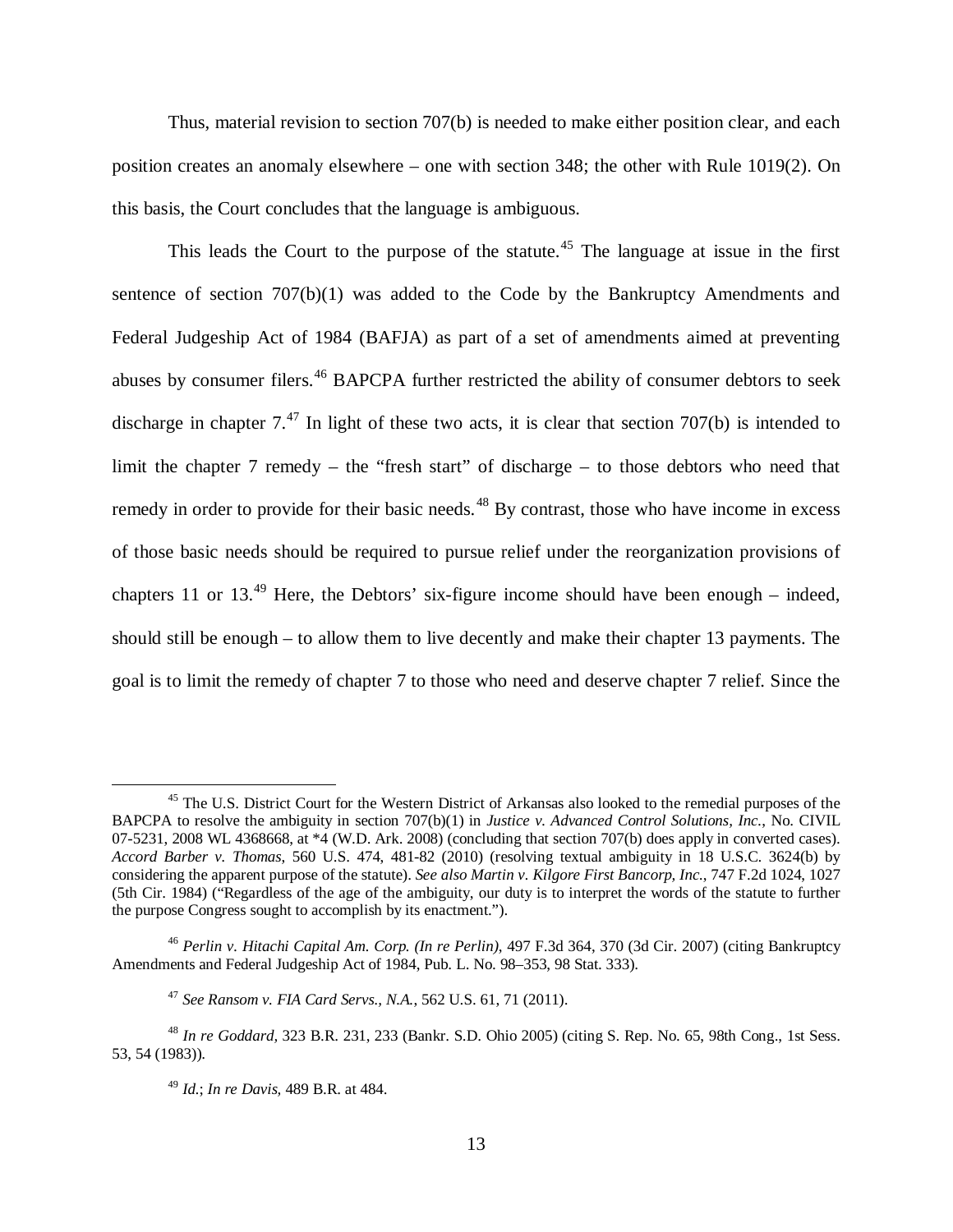limit generally applies to the remedy, and not just to the initial filing,  $50$  it should not matter how the case got to chapter 7; what should matter is whether the relief is warranted.

Furthermore, if section 707(b) did not apply to converted cases, debtors could simply avoid it by filing under chapter 13 and then exercising their absolute right to convert. This would undermine the goal Congress had in mind when it amended section 707 as part of BAFJA and BAPCPA.<sup>[51](#page-13-1)</sup> Although some of these converted chapter 7 cases could be dismissed on bad faith grounds,<sup>[52](#page-13-2)</sup> in many cases the facts may not so clearly support a finding of bad faith. And some courts have suggested that bad faith adequate for dismissal under section 707(a) requires a more extensive showing than abuse under section  $707(b)(3)(B)$ .<sup>[53](#page-13-3)</sup>

<sup>51</sup> According to one district court:

 $\overline{a}$ 

When the Court takes into account the ambiguity of the statutory language, along with the remedial purposes of the BAPCPA and the fact that a contrary interpretation would result in a loophole allowing two classes of Chapter 7 cases which are treated differently as to the abuse issue, it is persuaded that § 707(b) does apply to cases converted from Chapter 13 to Chapter 7.

*Justice*, No. CIVIL 07-5231, 2008 WL 4368668, at \*4.

<span id="page-13-2"></span><sup>52</sup> *See, e.g.*, *In re Pate*, No. 11–36919, 2012 WL 6737814, at \*5-6 (dismissing the case converted to chapter 7 because the debtor did not file or prosecute the chapter 13 case in good faith). Indeed, while the U.S. Trustee here did not plead bad faith in her original motion, the case was there to be made: promising to set aside \$1,800 per month for current taxes, failing to pay those taxes, and then being unable to account for the money, is an abuse of the chapter 13 process that rises to the level of bad faith. *Id.* Although making an incorrect estimate of tax obligations or being unable to fully pay taxes while under acute financial strain will not always suggest bad faith, here the Debtors have repeatedly and consistently failed to pay their taxes. The evidence indicates that the Debtors have failed to pay taxes for every year from 2005 to 2013. *See In re Croft*, No. 12-10071, Claim no. 10-3; U.S. Trustee's Ex. 8, 11, 12. This is not an honest mistake or mere negligence.

<span id="page-13-3"></span><sup>53</sup> *See, e.g.*, *In re Perlin*, 497 F.3d at 373 ("'Bankruptcy and district courts have reserved bad faith dismissal for the truly egregious case, often involving individuals with substantial means who have flaunted their wealth, have continued their lavish lifestyles, and are engaging in creative, elaborate schemes to conceal their assets and cheat their creditors or to otherwise inflict harm on third parties.'") (quoting *Tamecki v. Frank* (*In re Tamecki)*, 229 F.3d 205, 209 (3d Cir. 2000) (Rendell, J., dissenting)); *Huckfeldt v. Huckfeldt (In re Huckfeldt)*, 39 F.3d 829, 832 (8th Cir. 1994); *Industrial Insurance Services, Inc. v. Zick (In re Zick)*, 931 F.2d 1124, 1129 (6th Cir. 1991).

<span id="page-13-1"></span><span id="page-13-0"></span><sup>50</sup> *See Cortez v. Cortez (In re Cortez)*, 457 F.3d 448, 455 (5th Cir. 2006) ("Section 707(b) does not condition dismissal on the filing of bankruptcy being a 'substantial abuse' but rather on the granting of relief . . . .") (discussing section 707(b) before BAPCPA).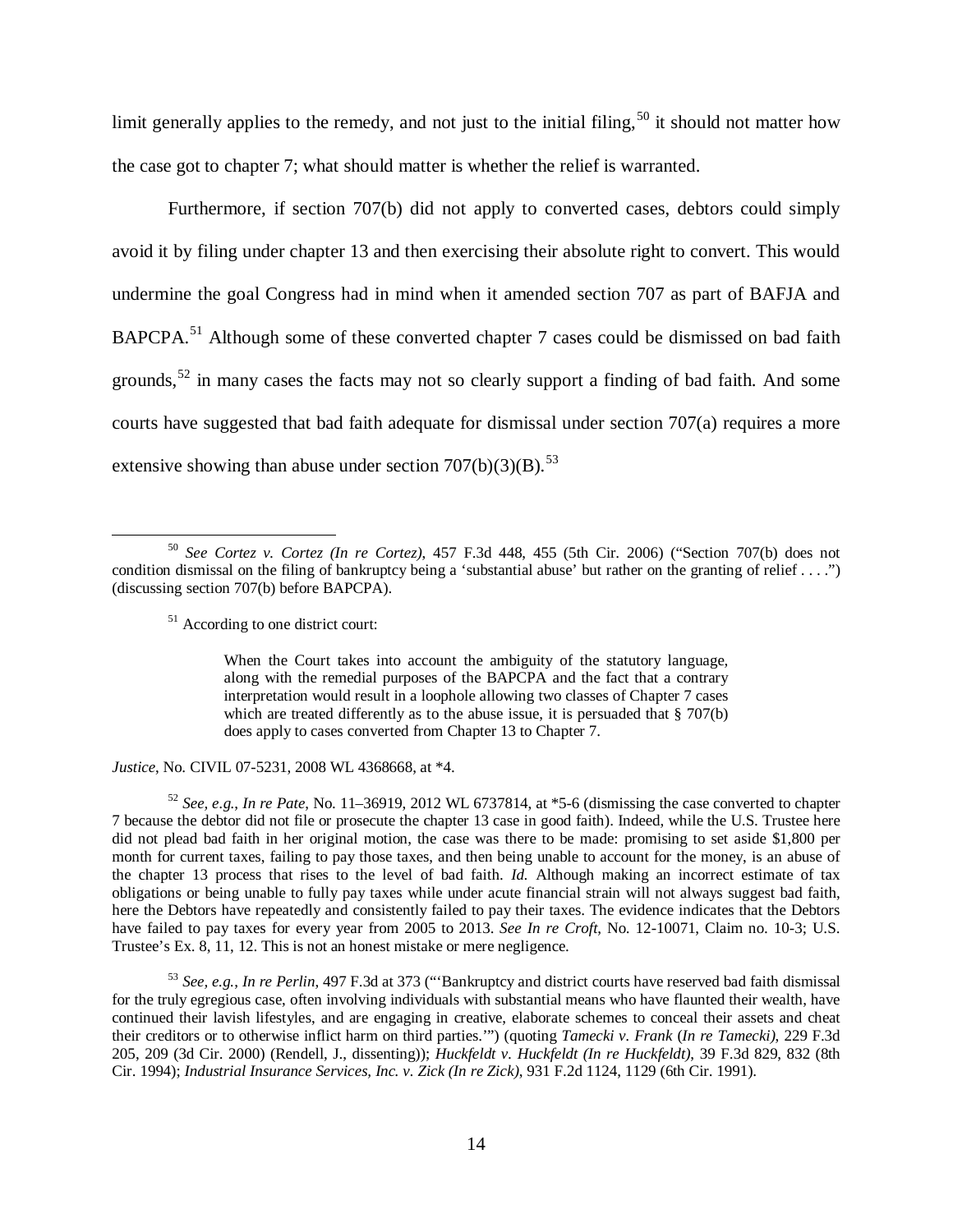There is at first blush a superficial appeal to the notion that if a debtor is unable to make the payments required by chapter 13, chapter 7 is the only logical choice, and so converted cases should not be subject to dismissal for abuse. But there are many reasons why debtors are unable to make their chapter 13 payments, and there are many more reasons why cases get converted from chapter 13 to chapter 7. Indeed, cases may be converted for no reason at all, given that chapter 13 debtors have an absolute right to convert.<sup>[54](#page-14-0)</sup>

Thus the Court sees in the Bankruptcy Code no countervailing reason why the applicability of the section should depend on how the case arrived in chapter 7, and so sides with the U.S. Trustee's view that converted cases are subject to the abuse standards of section 707(b).

### **B. The evidence establishes that the debts here were primarily consumer debts.**

But the U.S. Trustee must clear another hurdle that is unambiguously part of the statute: to dismiss a case under section  $707(b)(1)$ , the debts at issue must be primarily consumer debts.<sup>[55](#page-14-1)</sup> On the first page of the Debtors' petition, the Debtors represented that their debts were primarily consumer debts.<sup>[56](#page-14-2)</sup> And although the Debtors made numerous amendments to their schedules, they never changed this designation. In their response to the U.S. Trustee's motion, the Debtors changed course by asserting that the debts are not primarily consumer "considering the rent house mortgage and the large tax debt" but adduced no evidence on the other debts or what

<span id="page-14-0"></span><sup>54</sup> 11 U.S.C. § 1307(a) (2014) ("The debtor may convert a case under this chapter to a case under chapter 7 of this title at any time. Any waiver of the right to convert under this subsection is unenforceable."); *In re Michael*, 699 F.3d 305, 309 (3d Cir. 2012) ("At any time during the Chapter 13 proceeding, the debtor has a near absolute right to convert his case."); *Taylor v. Danielson (In re Taylor)*, 472 B.R. 570, 574 (C.D. Ca. 2012) (analyzing the effect of the Supreme Court's decision in *Marrama v. Citizens Bank of Mass.*, 549 U.S. 365 (2007), and holding that the decision does not abrogate the absolute right of a chapter 13 debtor to convert to chapter 7.).

<span id="page-14-1"></span><sup>55</sup> 11 U.S.C. § 707(b)(1) (2014).

<span id="page-14-2"></span><sup>56</sup> *In re Croft*, No. 12-10071, ECF 1.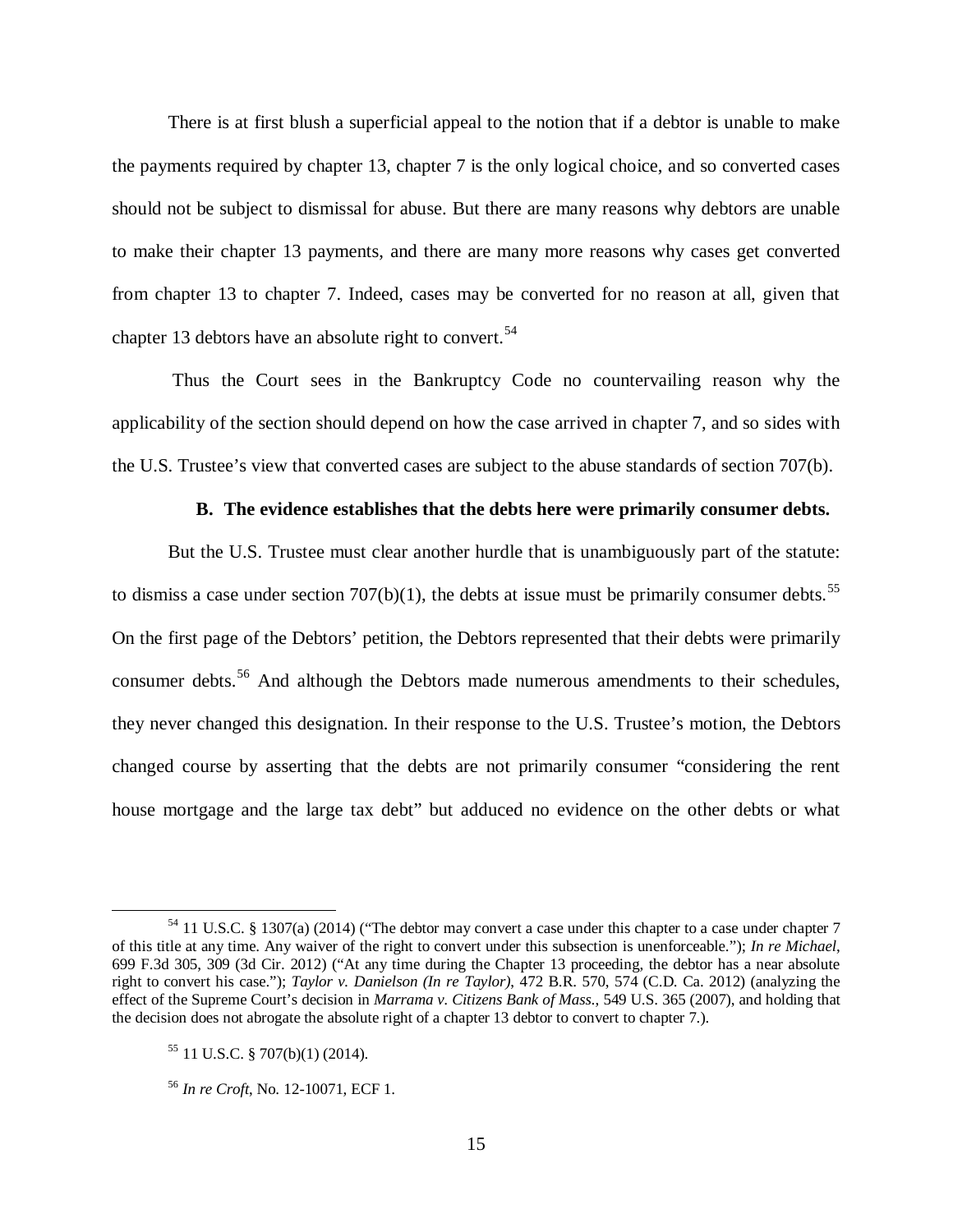percentage of the total debt was accounted for by the rent house mortgage and tax debts.<sup>[57](#page-15-0)</sup> In any event, on January 1, 2015, the Debtors filed a certificate indicating that there were no material changes to their schedules.<sup>[58](#page-15-1)</sup> In light of these two admissions by the Debtors, and absent testimony to the contrary, the Court finds that the debts here are primarily consumer.

# **C. The Debtors' exorbitant house and car purchases, made while in debt to the IRS, their failure to pay current taxes during their chapter 13 case, despite their six-figure income, and their inability to account for their expenditures during the chapter 13 case, together constitute abuse.**

A chapter 7 case may be dismissed under section 707(b)(3)(B) if the totality of the circumstances of the debtor's financial situation demonstrates abuse. The Court exercises significant discretion in deciding whether to dismiss a case pursuant to section  $707(b)(3)(B)$ ,<sup>[59](#page-15-2)</sup> and numerous factors – including ability to pay, need for relief, high expenses, and pre-petition and post-petition actions – may be taken into consideration.<sup>[60](#page-15-3)</sup> In considering how these factors apply here, the Court is mindful that bankruptcy was intended to give debtors a fresh start. But

<sup>59</sup> *Kulakowski v. Walton (In re Kulakowski)*, 735 F.3d 1296, 1298-99 (11th Cir. 2013).

<span id="page-15-0"></span><sup>57</sup> *In re Croft*, No. 12-10071, ECF 90, at 2. A case consists of primarily consumer debts if more than half of the total debts are consumer debts. *In re Booth,* 858 F.2d 1051, 1055-1056 (5th Cir. 1988).  $\overline{a}$ 

<sup>58</sup> *In re Croft*, No. 12-10071, ECF 79.

<span id="page-15-3"></span><span id="page-15-2"></span><span id="page-15-1"></span><sup>60</sup> *In re Camp,* 416 B.R. 304, 312 (Bankr. E.D. Tex. 2009) (holding that the following factors should be considered when determining dismissal under totality of the circumstances analysis: (1) whether the debtor could pay substantial portion of their debts from future income in hypothetical chapter 13 case; (2) whether bankruptcy petition was filed due to sudden illness, calamity, disability, or unemployment; (3) whether the debtor incurred cash advances and made consumer purchases far in excess of their ability to repay; (4) whether the debtor's proposed family budget is reasonable; (5) whether the debtor is seeking to reaffirm large amount of secured debt to detriment of unsecured creditors; (6) whether the debtor's schedules and statement of current income and expenses reasonably and accurately reflect their true financial condition; (7) whether the debtor has stable source of income; (8) whether the debtor is eligible to file chapter 13 case; (9) whether there are state remedies or private negotiations that the debtor can invoke to ease their financial predicament; (10) whether the debtor's expenses can be reduced without depriving the debtor of basic necessities; and (11) whether petition was filed in good faith); *In re Crink*, 402 B.R. 159 (Bankr. M.D.N.C. 2009) (finding abuse under section 707(b)(3)(B) solely for lack of good faith based on debtors living beyond their means)*. See also Cortez v. Cortez (In re Cortez)*, 457 F.3d 448, 455 (5th Cir. 2006) (concluding, pre-BAPCPA, that post-petition events should be considered under section 707(b) up until the effective discharge date).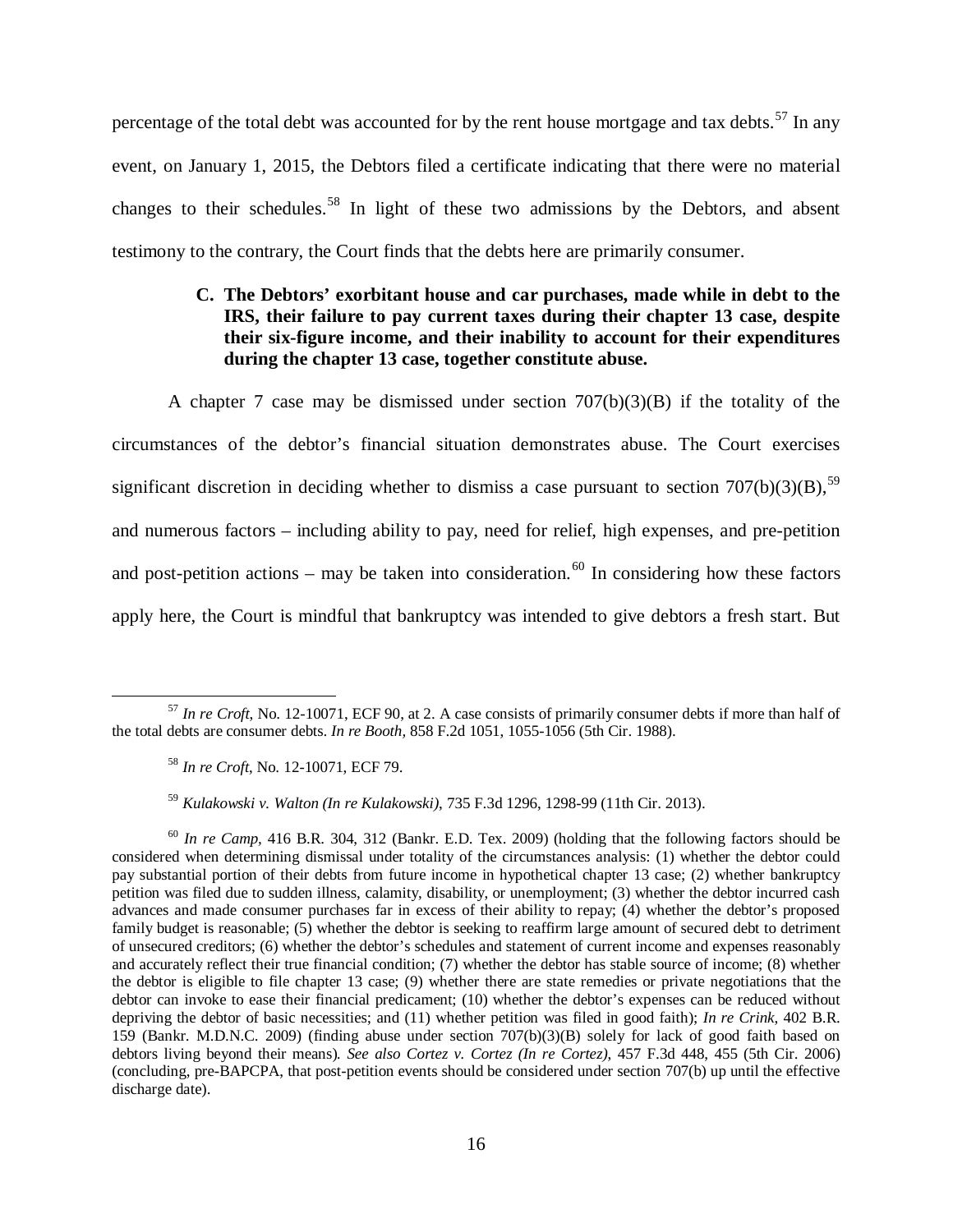bankruptcy was not intended to give individuals a head start over other individuals who are able to budget and manage their debts.<sup>[61](#page-16-0)</sup>

The U.S. Trustee has the burden to show by the preponderance of the evidence that the totality of circumstances demonstrates abuse and warrants dismissal. $62$  Here, the U.S. Trustee avers that the Debtors' budget is and has been exorbitant to the detriment of the creditors, including the IRS. In the Debtors' favor, though, they were able to successfully pay \$40,000 under their chapter 13 plan.<sup>[63](#page-16-2)</sup> Of this amount, \$37,000 was applied to the Debtors' pre-petition tax debt.<sup>[64](#page-16-3)</sup> Furthermore, and based upon the originally filed Means Test, the presumption of abuse did not arise.<sup>[65](#page-16-4)</sup>

*In re Stewart*, 383 B.R. 429, 434 (Bankr. N.D. Ohio 2008).

<span id="page-16-2"></span><span id="page-16-1"></span><sup>62</sup> *In re Schumacher*, 495 B.R. 735, 739 (Bankr. W.D. Tex. 2013) (citing *In re Dumas*, 419 B.R. 704, 707- 08 (Bankr. E.D. Tex. 2009)).

<sup>63</sup> *In re Croft*, No. 12-10071, ECF 74.

<sup>64</sup> *Id.*

 $\overline{a}$ 

<span id="page-16-4"></span><span id="page-16-3"></span><sup>65</sup> The U.S. Trustee acknowledges that the presumption did not arise when the case was initially filed and does not seek dismissal under section 707(b)(2). *In re Croft*, No. 12-10071, ECF 85, at 3.

<span id="page-16-0"></span><sup>61</sup> *E.g.*, *In re Wadsworth,* [383 B.R. 330, 334 \(Bankr. N.D. Ohio 2007\).](http://www.westlaw.com/Link/Document/FullText?findType=Y&serNum=2014371916&pubNum=164&originatingDoc=Ib57a283bcaeb11ddb5cbad29a280d47c&refType=RP&fi=co_pp_sp_164_334&originationContext=document&vr=3.0&rs=cblt1.0&transitionType=DocumentItem&contextData=(sc.UserEnteredCitation)%23co_pp_sp_164_334) As the bankruptcy court for the Northern District of Ohio noted:

<sup>[</sup>F]rom a practicable standpoint, it would be unfair to always equate a surplus in one's income with an 'ability to pay' under § 707(b)(3). Take, for example, one debtor who seeks to use the bankruptcy process so as to continue living beyond their means versus another debtor who has done everything in their power to economize their monthly expenditures. Obviously, a "totality of the circumstances" analysis under  $\S$  707(b)(3)(B) should not treat each of these debtors the same. *In re Music,* 310 B.R. 359, 362 (Bankr. N.D. Ohio 2004). Yet, it is entirely feasible that each debtor could exhibit a like surplus in their monthly budget; or more likely, the debtor attempting to live beyond his means would show less, if any, of a surplus in his monthly income. It thus follows that any § 707(b)(3) analysis, based solely on a surplus in income, is incomplete.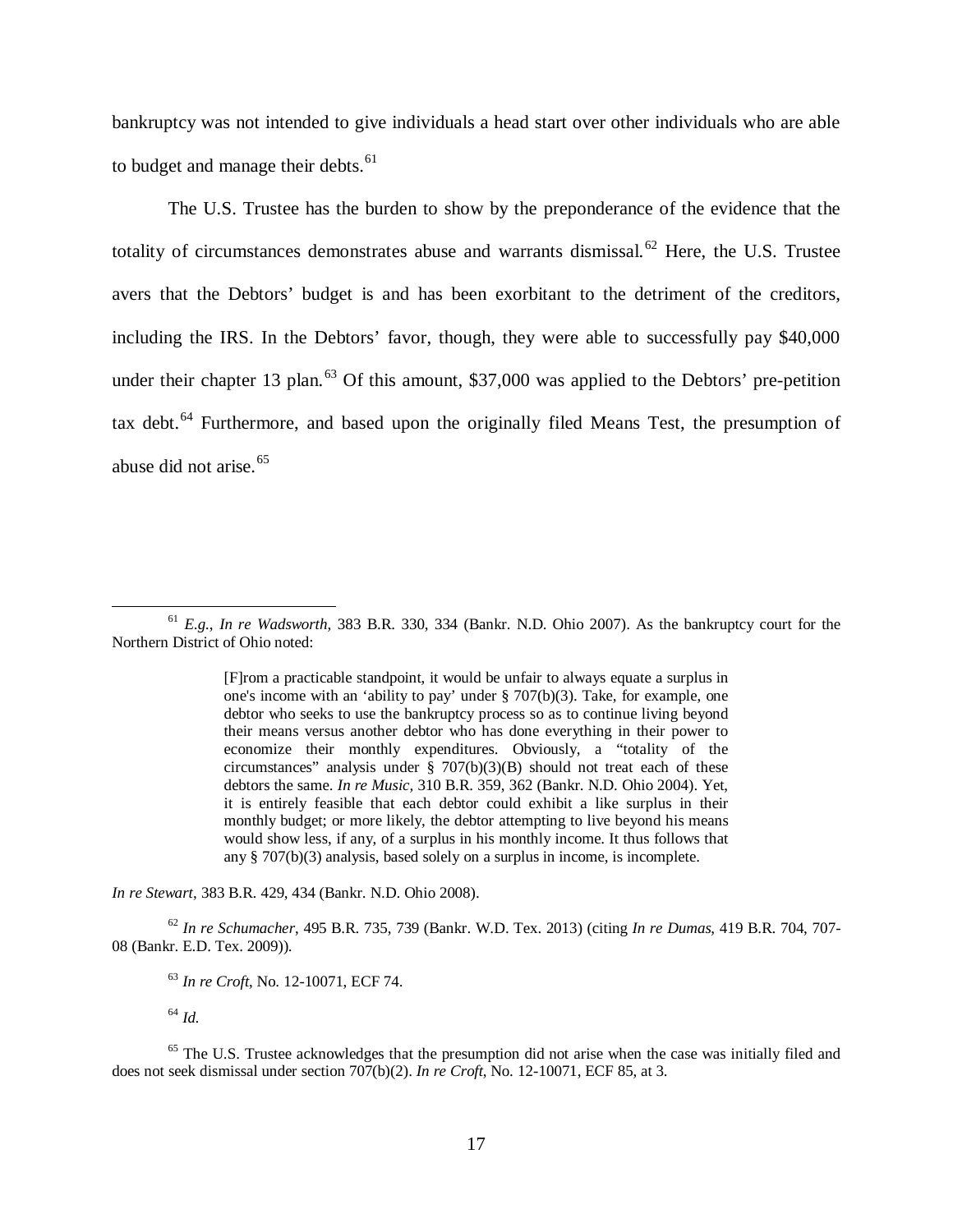But this is outweighed by other factors. First, the Debtors were not and are not impoverished. The income projected by the Debtors on their schedules was \$135,114. [66](#page-17-0) The Debtors' tax returns for 2012-2013 show that the Debtors' actual income was even higher: \$148,000 in 2012 and \$144,000 in 2013.<sup>[67](#page-17-1)</sup> All these amounts are well above the median income of \$57,825 for a household of three.<sup>[68](#page-17-2)</sup> A high income level alone can raise questions as to why a debtor is unable to afford payments to its creditors.<sup>[69](#page-17-3)</sup> The Debtors' gross income has consistently remained well over \$100,000 and so the Court finds it difficult to accept that the Debtors are unable to stay current on their tax liabilities and pay something to their creditors.

Comparing the Debtors' budget to the IRS guidelines is informative. The IRS standards were chosen by Congress to serve as presumptive monetary guidelines for the Means Test.<sup>[70](#page-17-4)</sup> These guidelines were developed by the IRS to be used by its field offices in negotiating repayment plans outside of bankruptcy.<sup>[71](#page-17-5)</sup> And while the guidelines are not mandatory under

<sup>68</sup> *Id.* 

<sup>66</sup> *In re Croft*, No. 12-10071, ECF 34.

<span id="page-17-1"></span><span id="page-17-0"></span> $67$  U.S. Trustee's Ex. 10, 11. Despite the increase in annual income the Debtors failed to turn over those additional funds to the chapter 13 Trustee pursuant to the 1325(b). And at the hearing the Debtors were unable to account for the additional income received. If those funds were not used for reasonable expenses then the Debtors should have submitted the funds towards their chapter 13 bankruptcy plan. While the Debtors' 2014 income of \$129,413 was slightly lower than past years, it still continues to greatly exceed the median income guidelines.

<sup>69</sup> *In re Brenneman*, 397 B.R. 866, 871 (Bankr. N.D. Ohio 2008).

<sup>70</sup> *In re Talley*, 389 B.R. 741, 742 (Bankr. W.D. Wash. 2008).

<span id="page-17-5"></span><span id="page-17-4"></span><span id="page-17-3"></span><span id="page-17-2"></span><sup>71</sup> *See* 26 U.S.C. § 7122(d)(2) (2014) ("The Secretary shall prescribe guidelines for officers and employees of the Internal Revenue Service to determine whether an offer-in-compromise is adequate and should be accepted to resolve a dispute."); *Ransom*, 562 U.S. at 66 (indicating that the guidelines contemplated by section  $707(b)(2)(A)(ii)(I)$  are the same as those contemplated by 26 U.S.C. § 7122(d)(2)).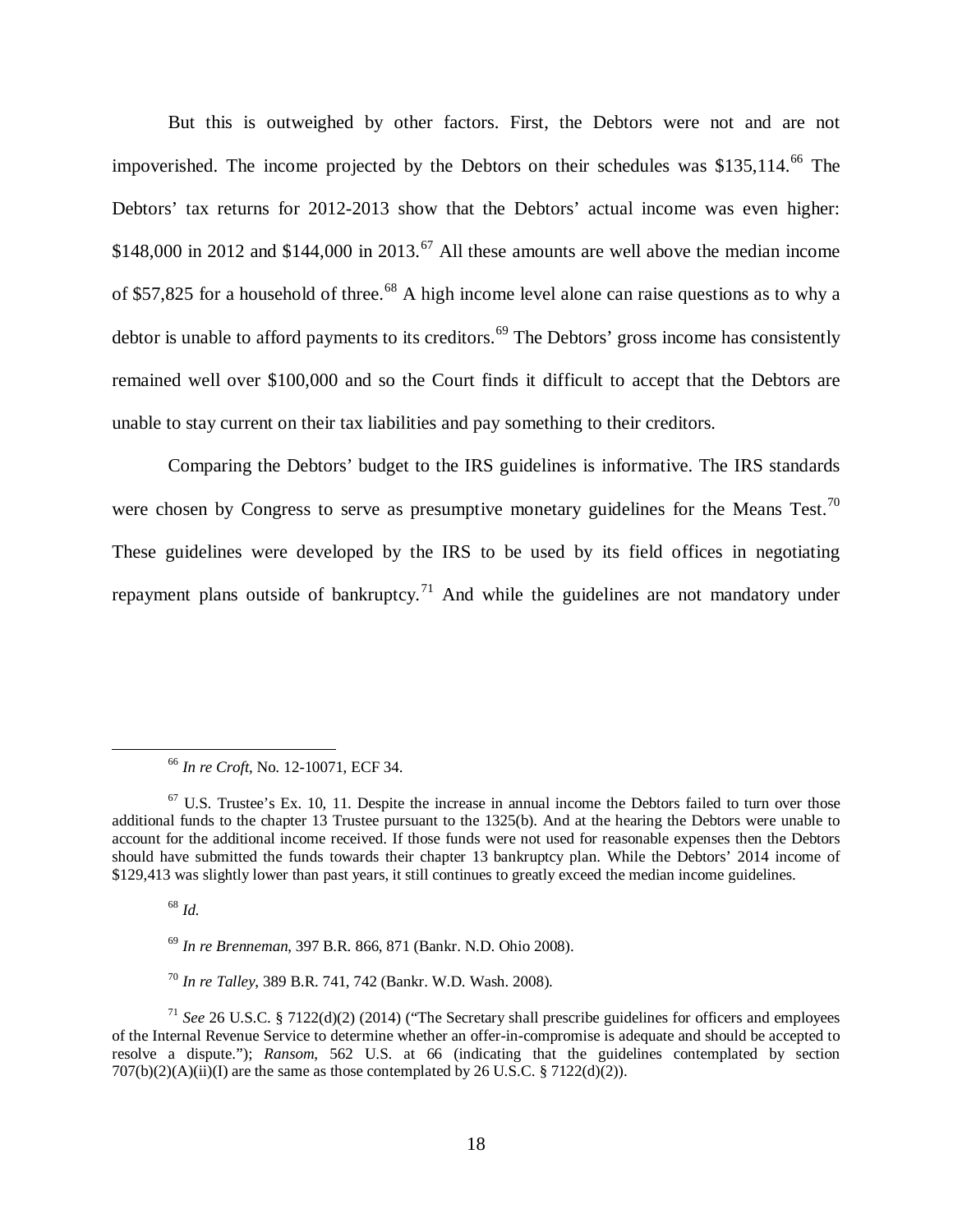section 707(b)(3), the Court nonetheless used them as a point of reference in determining the reasonableness of the Debtors' ongoing budget.<sup>[72](#page-18-0)</sup>

Two categories of expenses are particularly troublesome. In 2008, the Debtors purchased a 4,112 square foot home for their family of three.<sup>[73](#page-18-1)</sup> At that time, the economic downturn had already started to cause a significant decrease in the Debtors' income, and they already owed the IRS more than \$26,000.<sup>[74](#page-18-2)</sup> Unfazed, the Debtors paid over \$350,000 for this new house, while keeping their other house.<sup>[75](#page-18-3)</sup> For a household of three, the IRS standard for mortgages expenses in Williamson County, Texas is \$1,415 per month. Although the Debtors have recently let go of the rental house, the Debtors' remaining mortgage expenses still total \$2,765 per month including taxes, insurance, and home maintenance. This exceeds the IRS guidelines by \$1,350.<sup>[76](#page-18-4)</sup>

To assess whether housing expenses are reasonable, the Court may consider various factors; including the "debtor's family size, income level, location and any special needs of the debtor."<sup>[77](#page-18-5)</sup> The evidentiary record is barren of any special needs requiring such a large house. And while some cases have held that housing expenses alone are not enough to find abuse, most courts have held that excessive spending on housing is problematic and can constitute an

<span id="page-18-1"></span><span id="page-18-0"></span><sup>72</sup> The IRS guidelines may be used as a reference to determine what is reasonable. *In re Talley* 389 B.R. at 744 (citing *In re Gonzalez*, 378 B.R. 168, 175 (Bankr. N.D. Ohio 2007)).

 $73$  The square footage is based on the 2015 Williamson County Appraisal.

<span id="page-18-3"></span><span id="page-18-2"></span><sup>74</sup> *In re Croft*, No. 12-10071, Claim no. 10-3. This amount does not include the penalties and interest that had accrued by that time. *Id*.

<span id="page-18-6"></span><span id="page-18-5"></span><span id="page-18-4"></span> $75$  The exact purchase amount is unknown; however, at the time of the bankruptcy filing in 2012 the home secured a debt of approximately \$360,000. *In re Croft*, No. 12-10071, ECF 9, at 18.

<sup>76</sup> *Compare* U.S. Trustee's Ex. 17, at 19, *with In re Croft*, No. 12-10071, ECF 34.

<sup>77</sup> *In Re Talley* 389 B.R. at 744 (citing *In re Kaminski,* [387 B.R. 190, 195](https://a.next.westlaw.com/Link/Document/FullText?findType=Y&serNum=2015801009&pubNum=164&originatingDoc=I42eb0f09349711ddb595a478de34cd72&refType=RP&fi=co_pp_sp_164_195&originationContext=document&transitionType=DocumentItem&contextData=%28sc.Search%29%23co_pp_sp_164_195) (Bank. N.D. Ohio 2008)).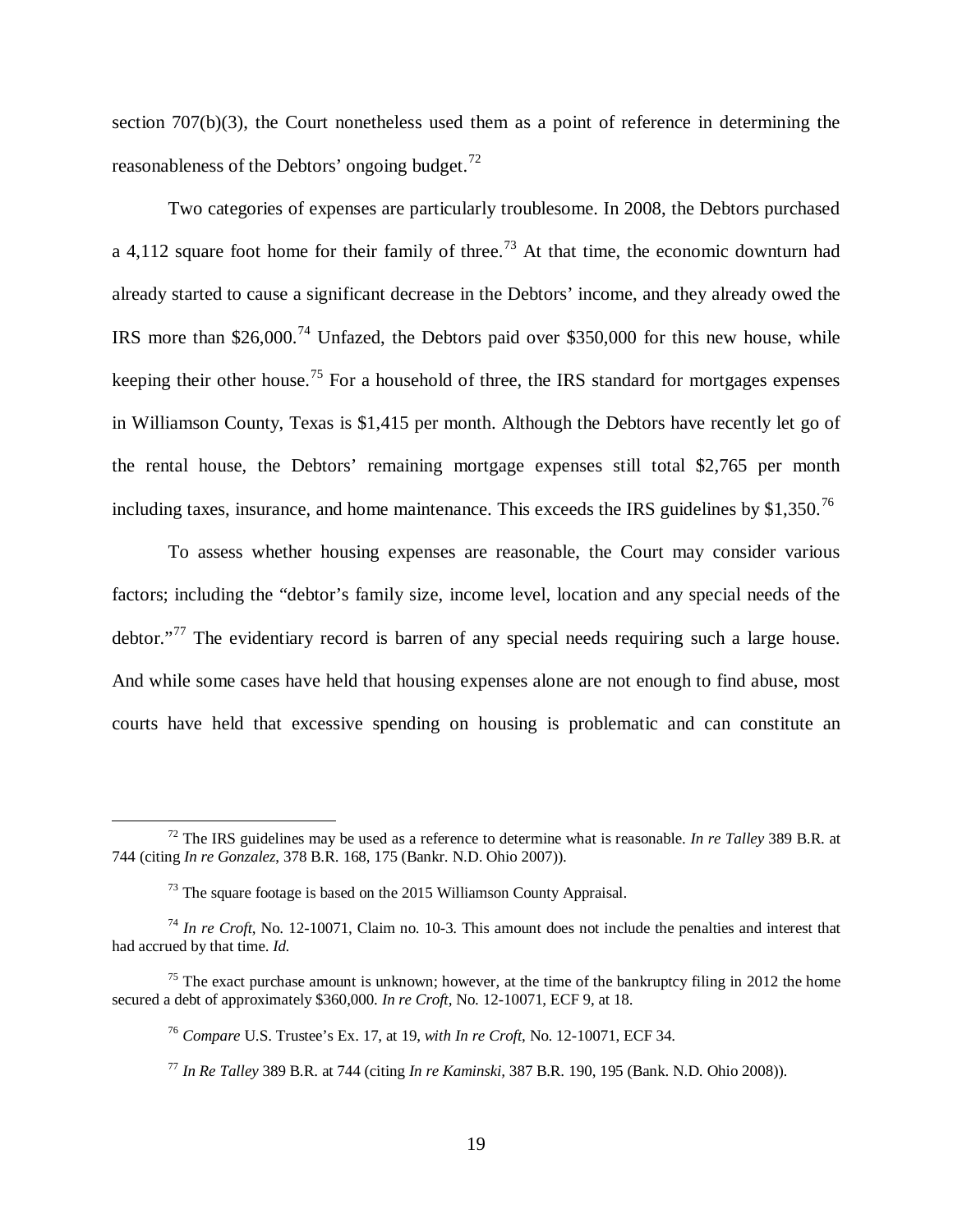abuse.[78](#page-18-6) Here, the Debtors chose to purchase an expensive home in the midst of their financial struggles and while indebted to the IRS, at that time, for over \$26,000. These mortgage expenses greatly exceed the IRS guidelines and are a reflection of the Debtors' fiscal irresponsibility.<sup>[79](#page-19-0)</sup> Additionally, non-mortgage home expenses for the Debtors including electricity, water, telephone, trash, and pest control total \$1,138 per month. The IRS guidelines allow for \$556 per month. This is a difference of \$794. Bankruptcy relief doesn't require debtors to live on a wire, but it does require some sacrifice on their part.<sup>[80](#page-19-1)</sup> If the Debtors re-sized their mortgage and nonmortgage expenses according to IRS guidelines, they would have an additional \$2,144 of monthly disposable income to pay to their creditors.  $81$ 

 $\overline{a}$ 

Although *Essex* involved a determination of good faith pursuant to section 1325(a)(3), the Court finds the opinion instructive regarding the considerations relevant in totality of the circumstances analysis under section 707(b)(3)(B). Most directly, bad faith, at least when it is related to the debtor's financial situation, might be a valid consideration under section 707(b)(3)(B). *In re Crink*, 402 B.R. at 178-179. *But cf. In re Ricci*, 456 B.R. 89, 106 (Bankr. M.D. Fla. 2009) ("The 'totality of the circumstances' test of Section 707(b)(3)(B) focuses solely on a debtor's financial situation and the indicia of bad faith are irrelevant."). More generally, *Essex* indicates that a debtor's home mortgage payments, although presumed reasonable pursuant to section  $707(b)(2)(A)(iii)(II)$ , may be (and possibly *must be*) considered as part of a totality of the circumstances test. Where there are other aggravating factors, as there are here, excessive mortgage payments are relevant. *See Essex*, 452 B.R. at 201.

<sup>80</sup> *In re Felske,* 385 B.R. 649, 656 (Bankr. N.D. Ohio 2008).

<span id="page-19-2"></span><span id="page-19-1"></span> $81$  The Debtors' mortgage payments exceed the guidelines by \$1,350; their non-mortgage expenses exceed the guidelines by \$794; the sum is \$2,144.

<sup>78</sup> *In re Seeburger*, 392 B.R. 735, 743 (Bankr. N.D. Ohio 2008).

<span id="page-19-0"></span><sup>79</sup> In *Viegelahn v. Essex*, 452 B.R. 195 (W.D. Tex. 2011), the District Court, utilizing a similar totality of the circumstances test to determine whether chapter 13 debtors proposed a plan in good faith, pursuant to 1325(a)(3), reversed the bankruptcy court's confirmation of a chapter 13 plan where the debtors sought to retain a house with no equity at an expense in excess of the IRS guidelines while paying the IRS a distribution of only 1%. The bankruptcy court confirmed the plan without considering the reasonableness of the debtors' expenditures under section 1325(b)(3), which incorporates the IRS guidelines via section 707(b)(2)(A)-(B). *Id.* at 197-98. The debtors argued that because section  $707(b)(2)(A)(iii)(II)$  placed no reasonableness requirement on a debtor's monthly payments necessary to maintain possession of the debtor's primary residence, these expenses should not be considered. *Id.* at 200. The District Court held that analysis of good faith under section 1325(a)(3) could be informed, although not wholly decided, by overall compliance with section 1325(b)(3) and, in particular, the reasonableness of expenditures on a debtor's primary residence. *Id.* at 202. The District Court therefore reversed the bankruptcy court's decision and remanded the matter to the bankruptcy court to consider all of the relevant factors. *Id.*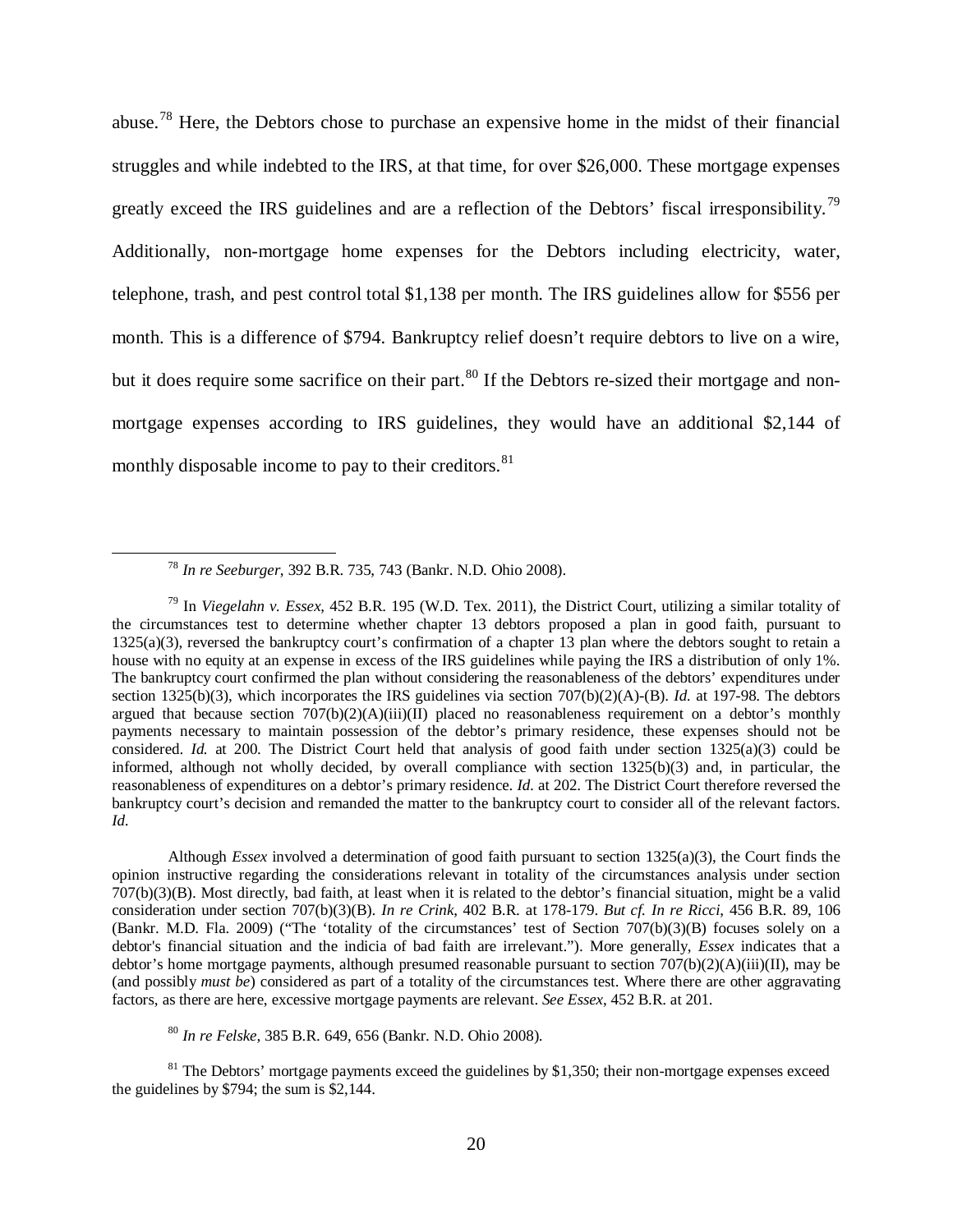Although not as significant, the Hummer plays a role in the Court's decision. To obtain the Hummer, the Debtors committed to payments of \$770 a month, an extraordinary amount under any standard. Yet, for their business, which requires extensive local travel, the Debtors use a Honda (and have for years). From the testimony, the Honda sounds to be on its last legs. Mr. Croft testified that the Hummer was "primarily a weekend vehicle." So in the midst of severe financial trouble, including a significant tax debt owed to the IRS, the Debtors choose to pay \$770 per month to maintain a "weekend vehicle"? This seems to be exactly what Congress had in mind when it tightened the standards for obtaining relief under chapter 7.

The Debtors did reduce the Hummer payment to \$550 per month, and it does seem, as suggested by the U.S. Trustee in her brief, that this debt should be paid off soon, which means \$550 per month would then available to pay creditors. If forced to make sound choices, which should be one effect of this Court's ruling, the Debtors could choose to trade in the paid-for Hummer for two economical used cars.<sup>[82](#page-20-0)</sup>

Another factor strongly favoring dismissal is the Debtors' continual inability to stay current with their tax obligations. When the chapter 13 bankruptcy was filed, the Debtors owed the IRS \$92,000.<sup>[83](#page-20-1)</sup> Approximately \$41,000 was priority debt and the remaining \$51,000 was general unsecured debt.<sup>[84](#page-20-2)</sup> Despite making payments of \$37,000 to the IRS through their chapter 13 plan,  $85$  the Debtors failed to remain current on their post-petition tax obligations.  $86$  While

<span id="page-20-2"></span><span id="page-20-1"></span><span id="page-20-0"></span> $82$  This is assuming, as discussed above, that the reduced monthly payments reflect a change from a lease to a financed purchase.

<sup>83</sup> *In re Croft*, No. 12-10071, Claim no. 10-3.

<sup>84</sup> *Id.*

<span id="page-20-3"></span><sup>85</sup> *In re Croft*, No. 12-10071, ECF 74.

<span id="page-20-4"></span> $86$  U.S. Trustee's Ex. 8.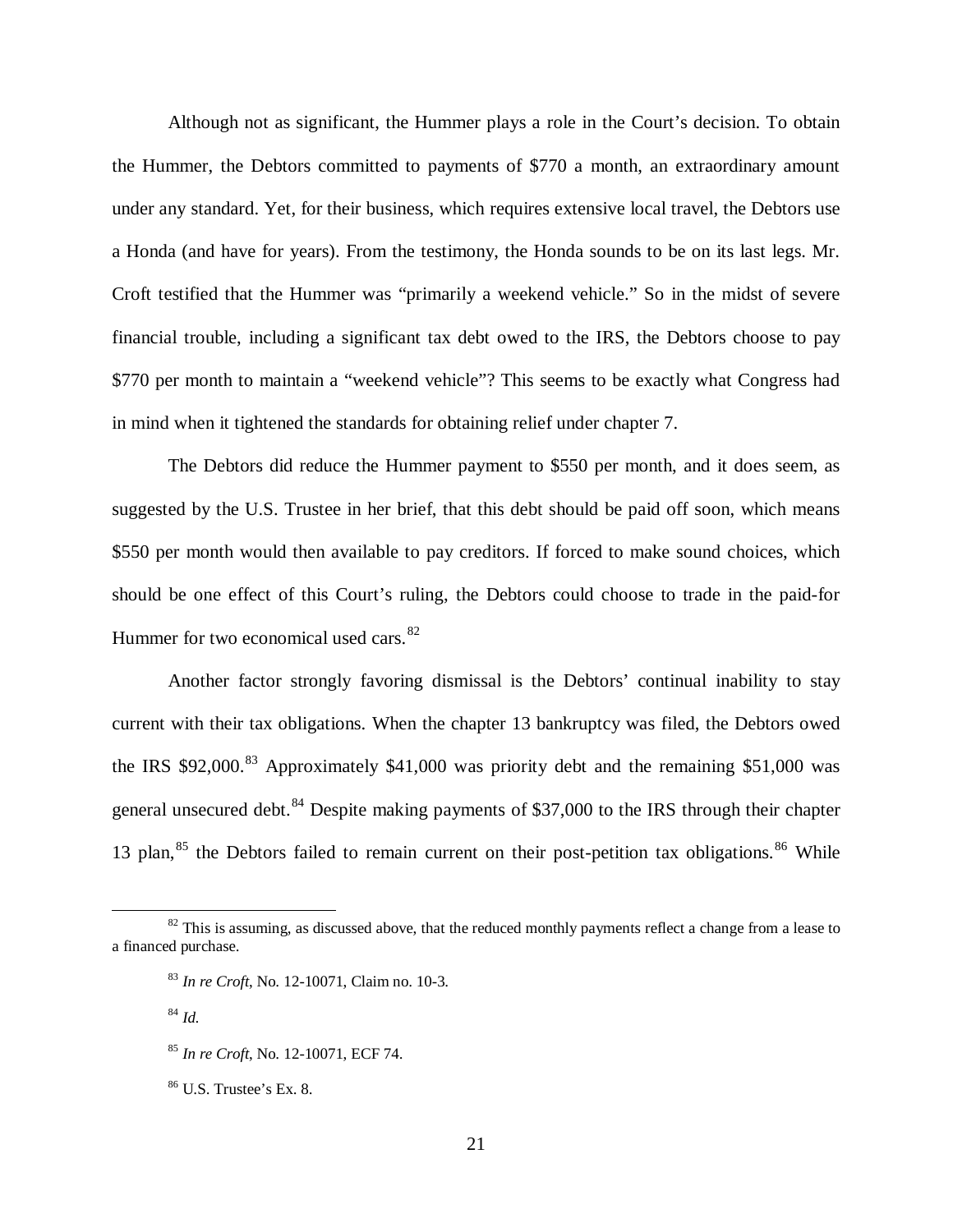\$1,800 was allotted on the schedule of expenses for their current income tax liabilities, the Debtors nonetheless failed to withhold those funds appropriately and failed, at the hearing, to adequately account for the monies. Mrs. Patek testified that "we tried to pay our 2014 taxes but were not very successful."<sup>[87](#page-21-0)</sup> When asked what happened to the \$1,800 allocated for tax liability, Mrs. Patek could only shrug her shoulders and claim it was spent on dental expenses.<sup>[88](#page-21-1)</sup> A year's worth of monthly payments at \$1,800 would pay for lot of dental work.

When they converted their case, the Debtors owed an estimated \$34,000 for the 2012- 2013 tax years.<sup>[89](#page-21-2)</sup> The Debtors were able to pay nearly \$37,000 to the IRS while in chapter 13 but only by failing to pay their current income tax liability. Robbing Peter to pay Peter is not fiscal responsibility. Equally important, this Court will not allow the shelter of bankruptcy to excuse non-payment of required taxes. Finally, anyone unable or unwilling to pay ongoing taxes is by definition living an improvident lifestyle. $90$ 

At a pair of particularly poignant moments in the hearing, both Debtors were asked what they could have done differently. In effect, both testified that they "did the best [they] could"

<span id="page-21-0"></span><sup>&</sup>lt;sup>87</sup> According to their 2014 tax return, the Debtors were in fact fairly successful paying their 2014 taxes. At the time the return was filed, they had paid \$17,344 in taxes and owed only \$311. U.S. Trustee's Ex. 12. In 2013, however, the Debtors had paid none of their taxes and owed \$22,677 when they prepared their return. U.S. Trustee's Ex. 11. This tax liability had not been paid as of October 15, 2014, *see* U.S. Trustee Ex. 8, and there is no evidence that it has been paid since then.

<sup>88</sup> Patek testimony.

<span id="page-21-2"></span><span id="page-21-1"></span><sup>&</sup>lt;sup>89</sup> U.S. Trustee's Ex. 8. The IRS notified the Debtors on October 15, 2014 that it would seek summary dismissal per the previous agreed order if their 2012 and 2013 taxes were not paid by November 10, 2014. *Id.* The Debtors converted their case on November 12, 2015. *In re Croft*, No. 12-10071, ECF 71. Upon conversion, the Debtors filed a certificate indicating that there were no material changes to their schedules. *In re Croft*, No. 12- 10071, ECF 79. From this, the Court concludes that the Debtors made no payments toward the post-petition tax debt indicated by the IRS – the pre-petition tax debt paid through the chapter 13 plan was for the most part replaced by post-petition tax debt.

<span id="page-21-3"></span><sup>90</sup> *In re Hayes*, No. 13-80035-G3-7, 2015 WL 236275 (Bankr. S.D. Tex. 2015) (dismissing the debtor's case after conversion to a chapter 7 and finding that the debtor's housing and utility expenses were 55% of take home pay and exceeded the IRS standards, the debtor proposed to reaffirm excessive secured debt, and the debtor's expenses could reasonably be reduced.).